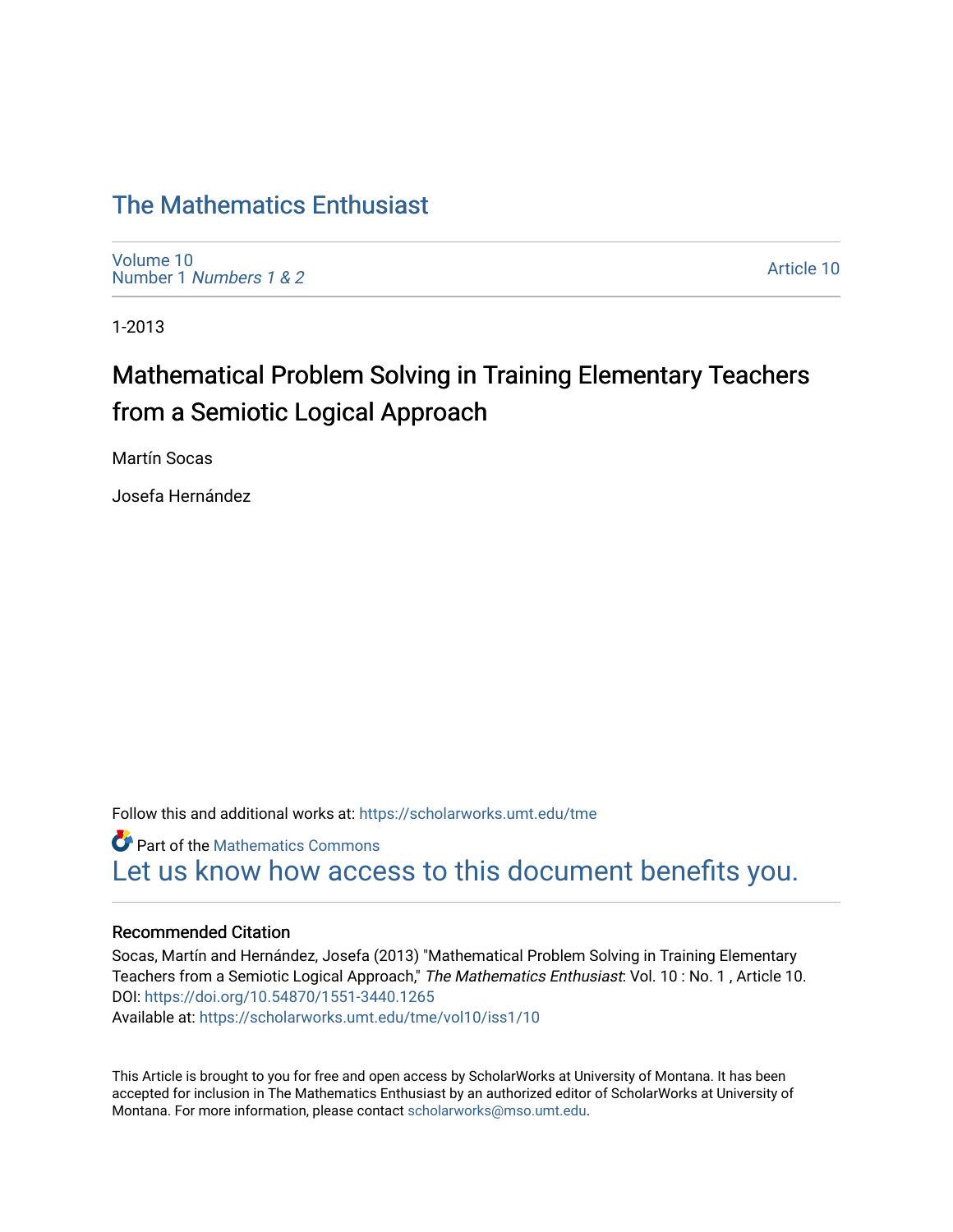## **Mathematical Problem Solving in Training Elementary Teachers from a Semiotic Logical Approach**

## *Martín Socas Josefa Hernández University of La Laguna, Spain*

Abstract: The aim of this article is to consider the professional knowledge and competences of mathematics teachers in compulsory education, and to propose basic tasks and activities in an initial training programme in the framework of a global proposal for "Immersion" in the curriculum of the educational phase which the trainee teacher would go on to work in. Problem-solving, in this context, is considered as being an inherent part of mathematics and this is described in terms of problem-solving, establishing connections between concepts, operations and implicit processes in the mathematical activity (conceptual field) and their relationships problem-solving; and it is assumed that the learning of problem-solving is an integrated part of learning in mathematics.

**Keywords:** Problem Solving, Teacher Training, Didactical Analysis, Semiotic Logical Approach (SLA).

## **Introduction**

The analysis of the results obtained, in recent years, in different national (in Spain) and international assessments shows that the knowledge of mathematics (Problem Solving) of students in compulsory education (K-9 Grades) is insufficient in terms of the desired curriculum. What needs to be done to improve the learning and teaching of mathematics and, in particular problem solving in this educational stage? This question is addressed here by reflecting on the role played by teachers in primary and secondary education in the pursuit of an effective learning of mathematics and problem solving. At present, the initial training of teachers in primary and secondary education takes place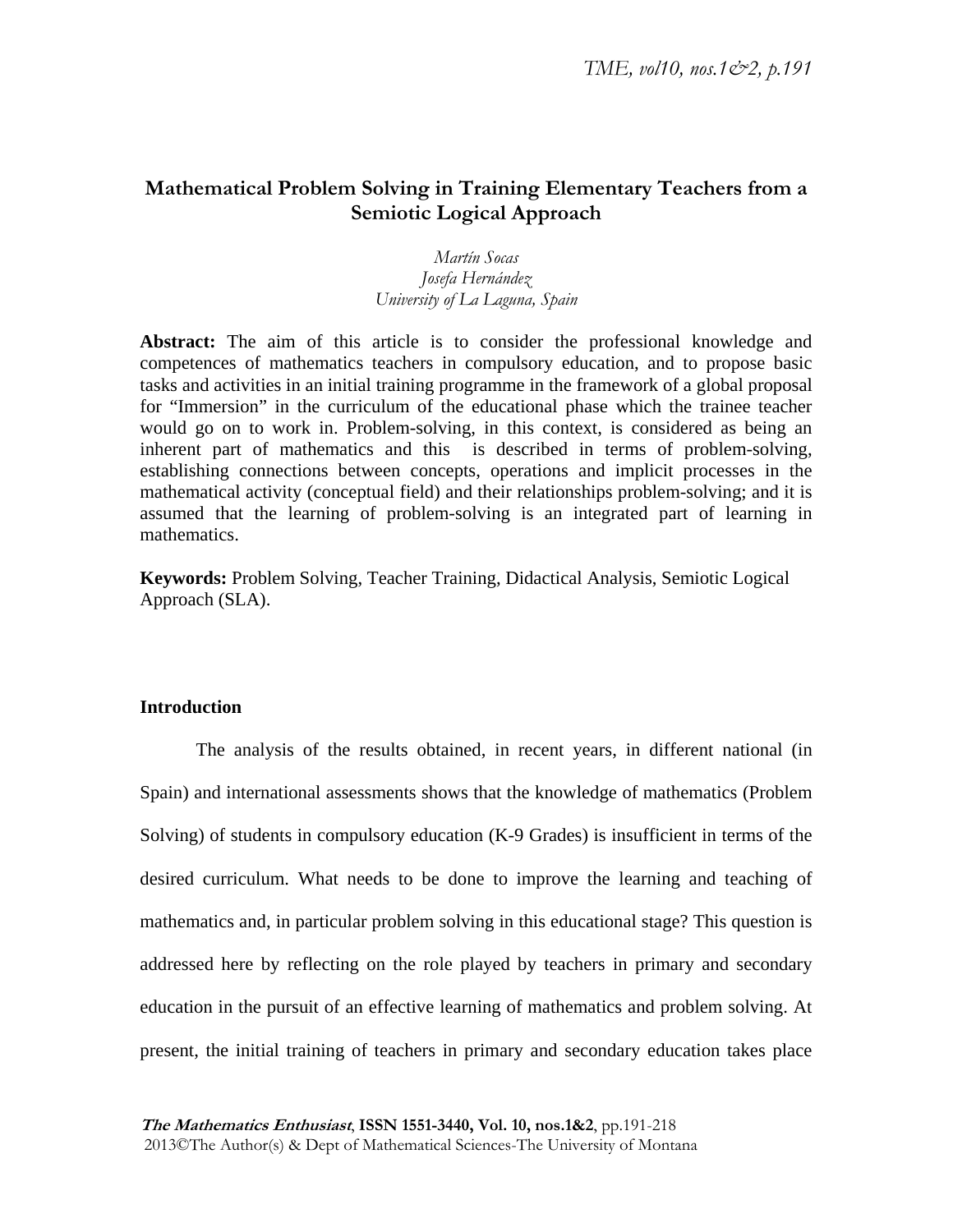within the European Higher Education Area, where primary school teachers need four years training and secondary school teachers are required to have completed a mandatory Professional Masters degree. This initial teacher training has a great opportunity for improvement.

## **Problem solving in mathematics education**

Problem solving has always been regarded as a basic component in the construction of mathematical culture. However, when mathematical knowledge is presented in its final state, what prevails is the conceptual organization of the objects of such knowledge in which problem solving appears again as a core of relevant mathematical knowledge. In the early eighties, in view of the primacy of the concepts and their properties as well as their algorithmic use, problem solving was vindicated as a key activity in the learning of mathematics, which has led to the development of an emerging theoretical and practical body of research in mathematical education, and a notable increase of its presence in the curriculum, either as a further block of contents or as cross content but specific to mathematics at the corresponding level (Santos-Trigo, 2007, Castro, 2008). The follow-up research on problem solving clearly shows that, despite all amount of effort, there are no significant data on the improvement in this on the part of the students and different questions arise ranging from the need to establish relationships and existing connections between the development of the understanding of mathematical contents and problem solving skills, to the need of having theoretical bases to guide problem solving (Lester and Kehle, 2003).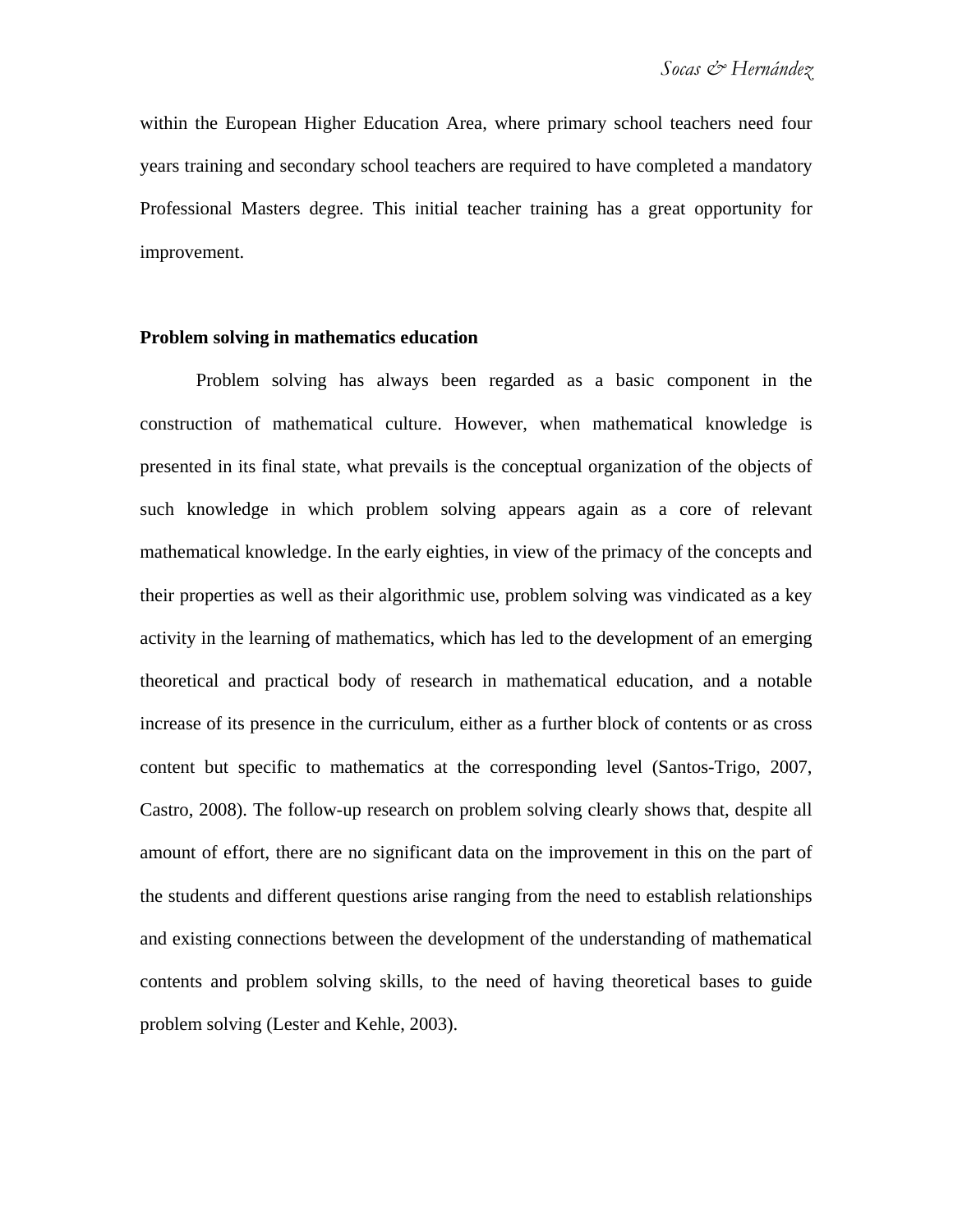Some authors such as Lesh and Zawojewski (2007), suggest that the rise of research in problem solving was very important between 1980 and 1990, and that some trends are presently aimed at putting an emphasis on critical thinking, technology and mathematical problem solving, and analysis of how mathematics is used in other sciences and professions that does not match the way mathematics is taught in school, or the development of problem solving in other settings or contexts such as situated cognition, communities of practice or representational fluency. These directions and perspectives in solving mathematical problems are, at the present, promising lines of research.

## **The knowledge and professional skills of a mathematics teacher**

The concern, from the point of view of mathematics education, regarding teacher's knowledge and professional skills has been and is, a constant research topic, and is based on the following conjecture: The knowledge and professional skills of the mathematics teacher must be acquired through different scientific domains: mathematics, mathematical didactics and educational sciences. The initial teacher training should enable the trainee teachers to increase their knowledge about mathematics and mathematical didactics as a specific field of professional competence (mathematics education) and a field of research, along with other issues arising from educational sciences.

Shulman pointed out in 1986, for the first time, the importance of the specific subject to teach in teacher training. This author identified three categories of professional knowledge of teachers: *Knowledge of the specific subject*, *pedagogical content knowledge* (PCK) or in the context here: the *didactical content knowledge* (DCK) and *curricular knowledge*. Subsequently, Bromme (1988, 1994) described the qualitative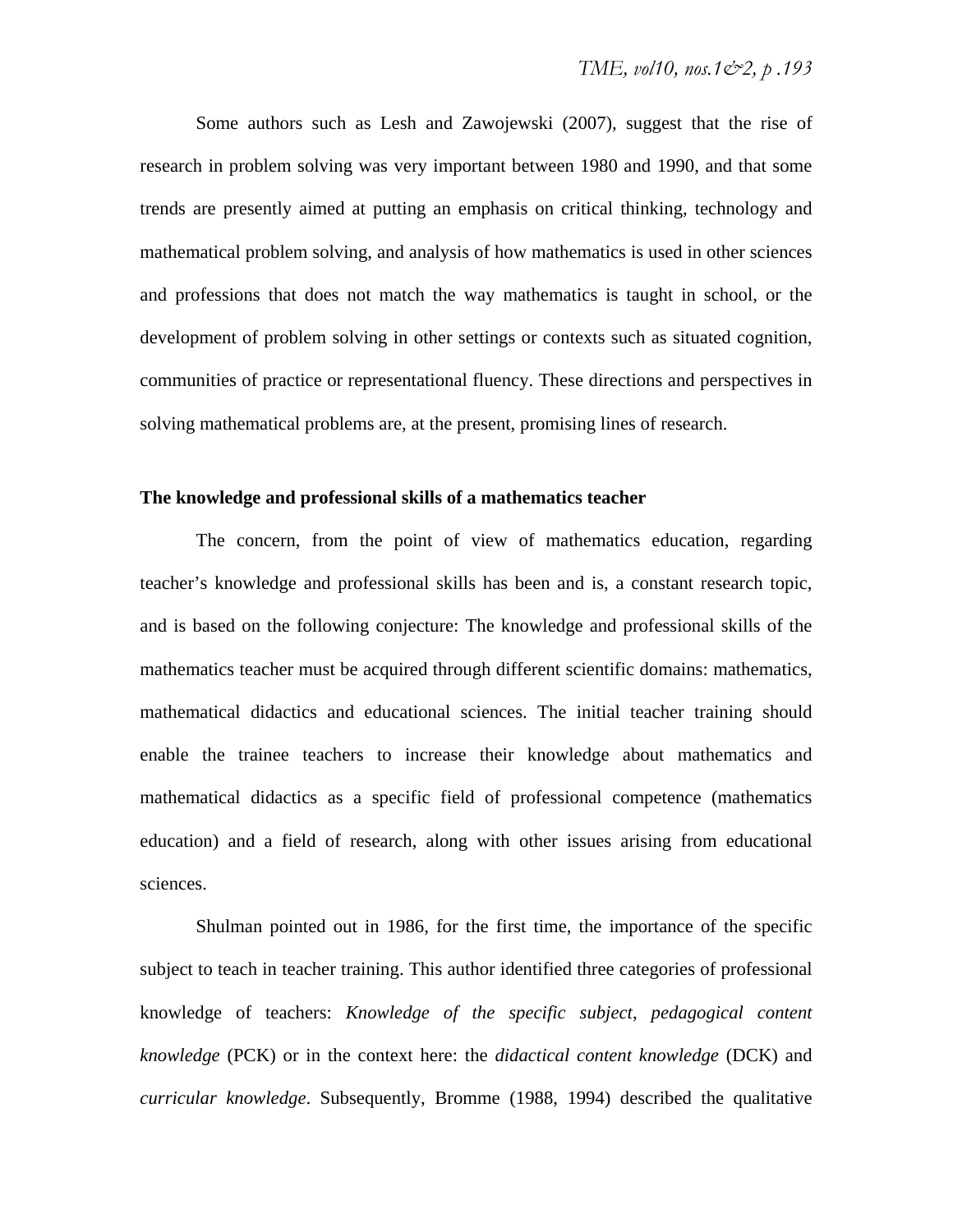characteristics of the major areas of professional knowledge: Knowledge of mathematics as a discipline, knowledge of mathematics as school subject, philosophy of mathematics schools, pedagogical knowledge and specific pedagogical knowledge of mathematics. The author proposed that the teachers' professional knowledge is not simply a conglomeration of these domains of knowledge, "but an integration of the same", which occurs during teaching practice or during professional teaching experience.

## **Semiotic Logical Approach (SLA). Assumptions**

Semiotic Logical Approach (SLA) (Socas 2001a and b, 2007), when understood as a theoretical-practical proposal (formal-experimental), aims to provide tools for the analysis, description and management of problematic situations or phenomena of a mathematical didactical nature from a perspective based on semiotics, logic and competence models (semiosis), and takes one of the great problems of mathematics education, the study of difficulties and errors of students in learning mathematics as a reference (Freudhental, 1981). Logical and Semiotic Aspects of SLA uses Peirce's Phenomenology (1987) as a reference. Peirce, starting from the logic conceived of as a science of language, describes the development of a science of signs and meanings called semiotics which can be used to analyse, within the semiotic constructs, different phenomena of logic, mathematics, physics and even psychology, which is why this phenomenology is used here. Semiotics is a theory of reality and knowledge that one can have of phenomena through signs which are the only means available. Semiotic inference emerges in sign analysis where what is analysed are the trademarks or observable and overt expressions of inference, which Pierce organized as a logical theory (semiotics) that has three references closely linked to one another. Therefore, if the aim is to study any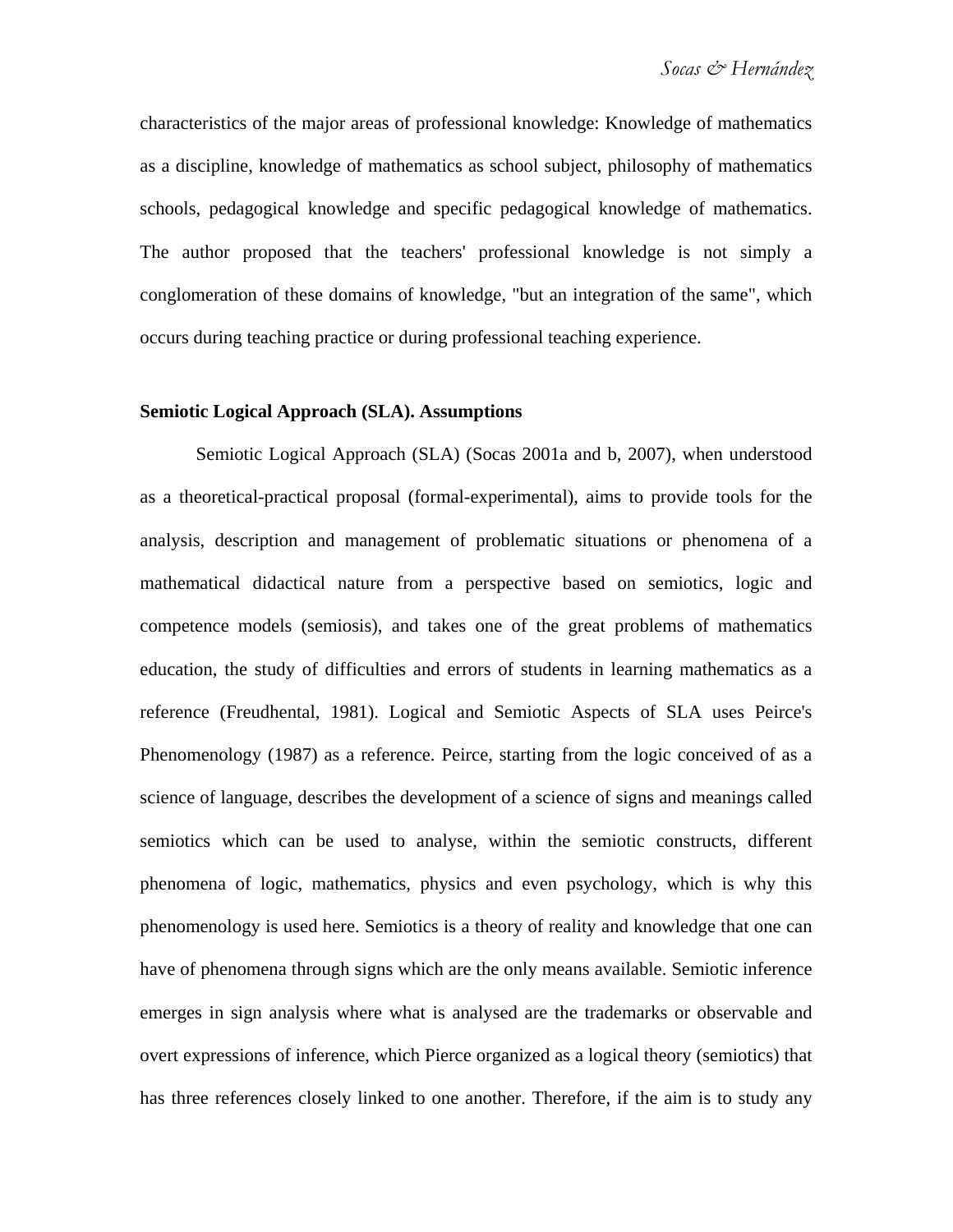phenomenon (problem situation), which is the starting point in SLA, this will always be analysed from a given context and by means of three references organized as first, second and third, which is defined as primary or basic semiotic function which is determined by the sign, object and meaning references (Socas, 2001b). This can be used to determine the notion of representation as the semiosis determining such references. Therefore, the representation is a sign that:

(1) has certain characteristics that are proper (context)

(2) sets a dyadic relationship with the meaning

(3) establishes a triadic relationship with the meaning via the object, this triadic relationship being such that it determines the sign of a dyadic relationship with the object and the object to a dyadic relationship with the meaning (Hernández, Noda, Palarea and Socas, 2004).

As far as the Educational System is concerned, SLA uses the Begle's diagram of

school mathematics as a reference, which shows the mutual relationships between the different components in the training process and defends the need to set multiple perspectives and procedures in the field of the teaching / learning of school mathematics (cited in Romberg, 1992). To do this, two different parts must be distinguished: the "educational macro system", where both disciplinary knowledge and the institutions or persons involved intervene in the education system, and, the "educational micro system", which is made up of three references or basic elements: mathematical knowledge (mathematics), students and teachers, and their relationships in a context determined by the following components: social, cultural and institutional, which is shown in the figure below: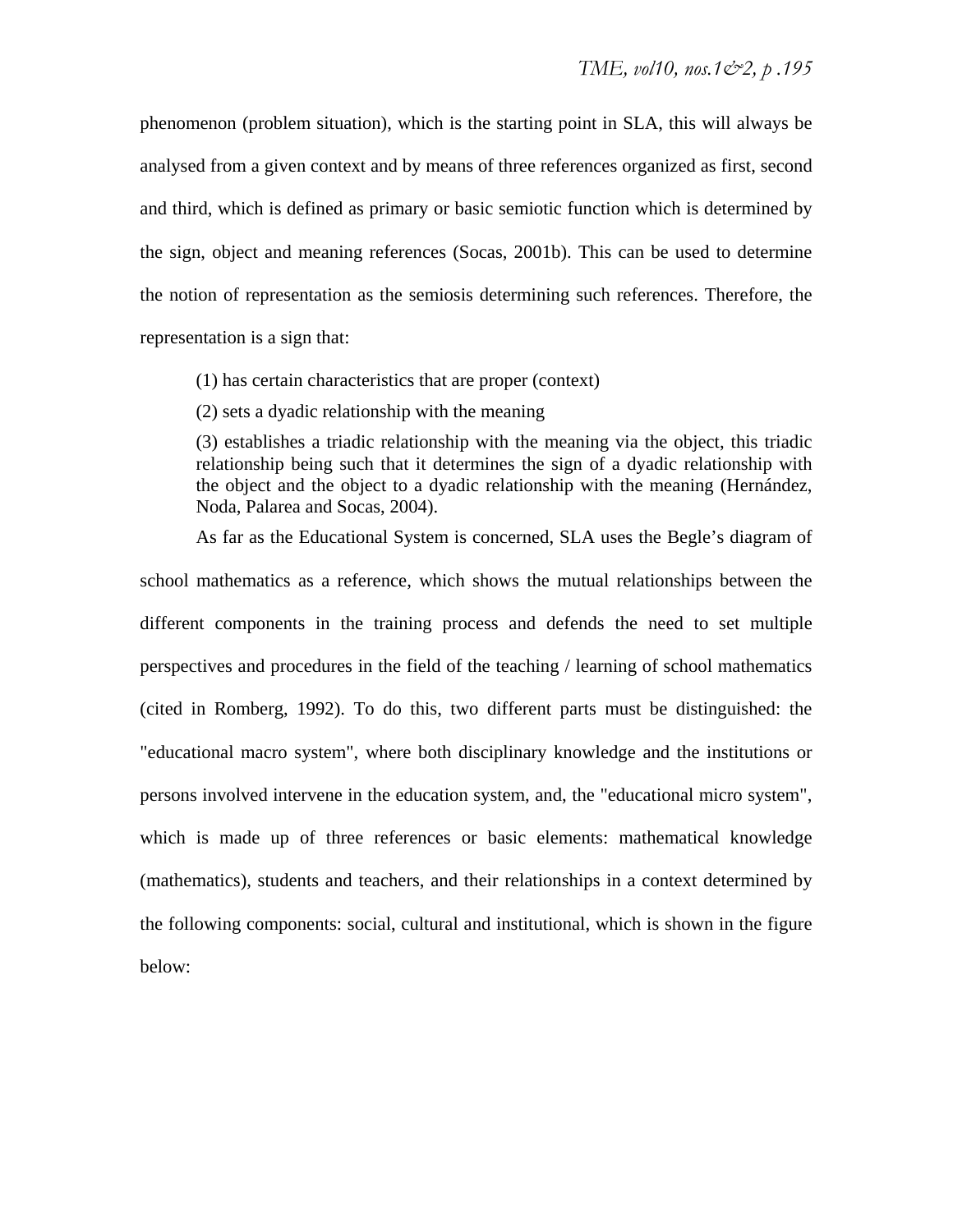

**Educational micro system**

Figure 1: Elements of educational micro system The three essential relationships are:

Relationship1: Between the mathematical knowledge and the student, which is called "school mathematics learning as a conceptual change".

Relationship 2: Between the mathematical knowledge and the teacher, called: "adapting the curricular mathematics content to be taught".

Relationship 3: Between the mathematical knowledge and the teacher via the student which is called: "interactions".

Thus, the three elements and the three essential relationships contextualized in the three components of the context determine the teaching / learning process in the regulated systems, thereby characterizing the six core contents that are a part of the mathematics teacher's professional knowledge, in addition to those derived from the three previous mentioned relationships: mathematical knowledge in a disciplinary sense, the curricular mathematics knowledge and the mathematics curriculum of an educational stage. It is in this framework that the difficulties, obstacles and errors that students have or make in the construction of mathematical knowledge are examined. SLA organizes three models of competence: Formal Mathematical Competence (FMC), Cognitive Competence (CC) and Teaching Competence (TC), which constitute the references that define the General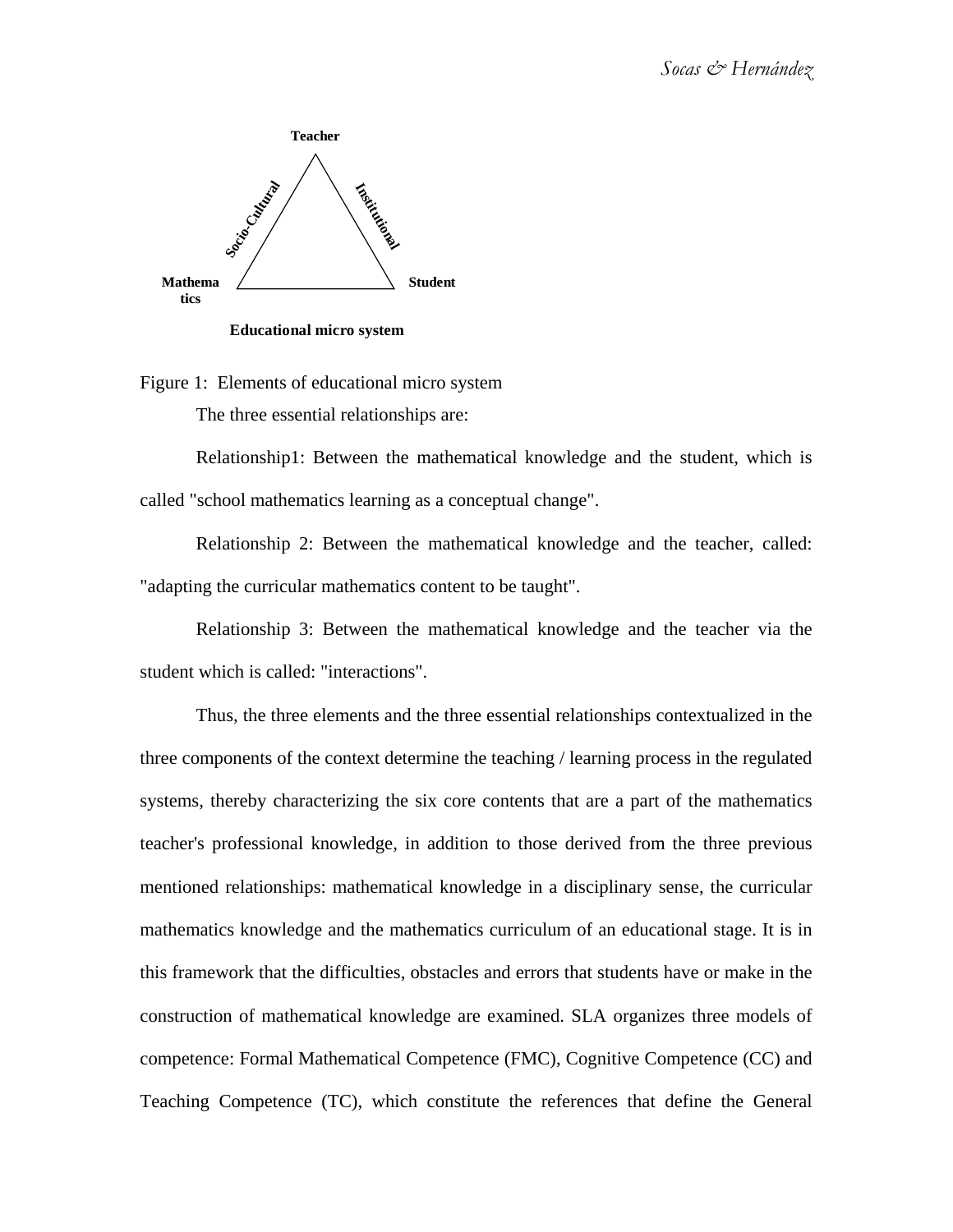Semiosis which plans and manages research in the educational micro system (Socas, 2010a, 2001b, 2007 and 2010).

This General Semiosis can be used to plan and manage both the problems of teaching and learning in the educational micro system, and the didactical mathematical problems to be studied.

The Formal Mathematics Competence Model (FMC) can be used to describe the conceptual field of the mathematical object in the thematic level in which both their functions and phenomenology are being considered.

The Cognitive Competence Model (CC) is the second reference and takes into account the above mentioned Formal Mathematic Competence Model, it refers to the specific cognitive functions of students when they use the mathematical objects in question and structural aspects of learning.

The Teaching Competence Model (TC) is the third reference, and it also considers the above mentioned aspects (formal mathematical competence and cognitive competence) and describes the actions of the subjects involved, the communication processes, the mediators, the situations, the contexts, which occur in education.

Three basic assumptions of SLA are now proposed here: Mathematical Content Analysis, Didactical Analysis and the Curricular Organization.

The didactical analysis and the curricular organization are the concepts that SLA uses to characterize the knowledge of mathematical content from the professional point of view. The didactical analysis allows the comprehension of the professional problem, while the organization curricular plans his development.

#### **Mathematical Content Analysis**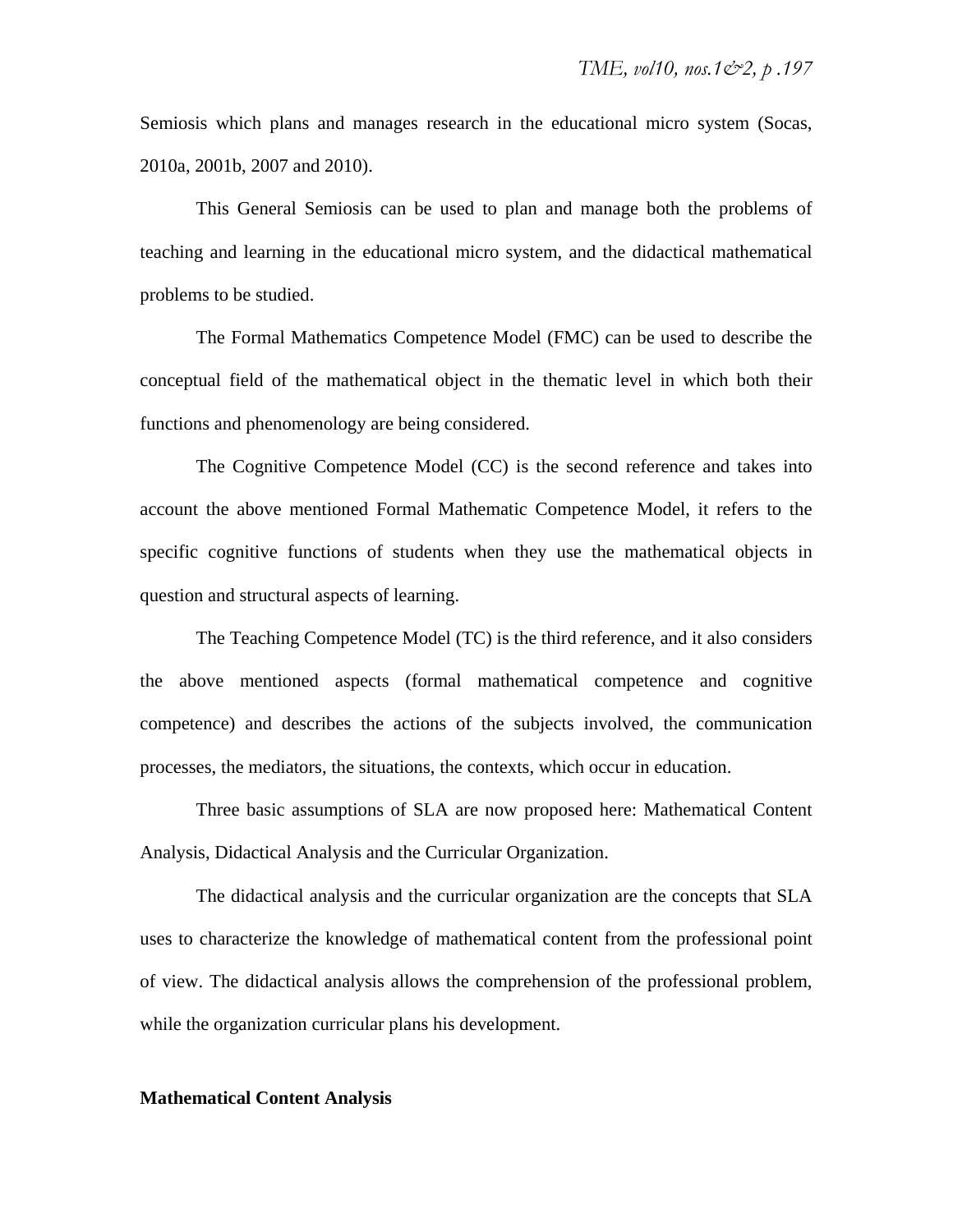The Formal Mathematics Competence Model (FMC) sets out the conception of mathematical literacy and the different relationships between the elements characterizing it. The FMC is organized by means of the semiosis that characterizes and relates the conceptual, phenomenological and functional aspects of mathematical content involved in the problematic situation to be addressed in the educational micro system, and would appear as below:





The different domains of mathematical activity are expressed within this model in relation to the conceptual field from a formal perspective and its different relationships, i.e., it describes the duality of mathematical objects in relation to conceptual/procedural mathematical knowledge of the field in question. Any activity is described in relation to the three components: operations, structures and processes, and relationships, which we explain later. Each component, in turn, is determined by three others that describe a new semiosis: 1) The operations component for the semiosis: operations, algorithms (rules) and techniques, 2) the structures component for: concepts (definitions), properties and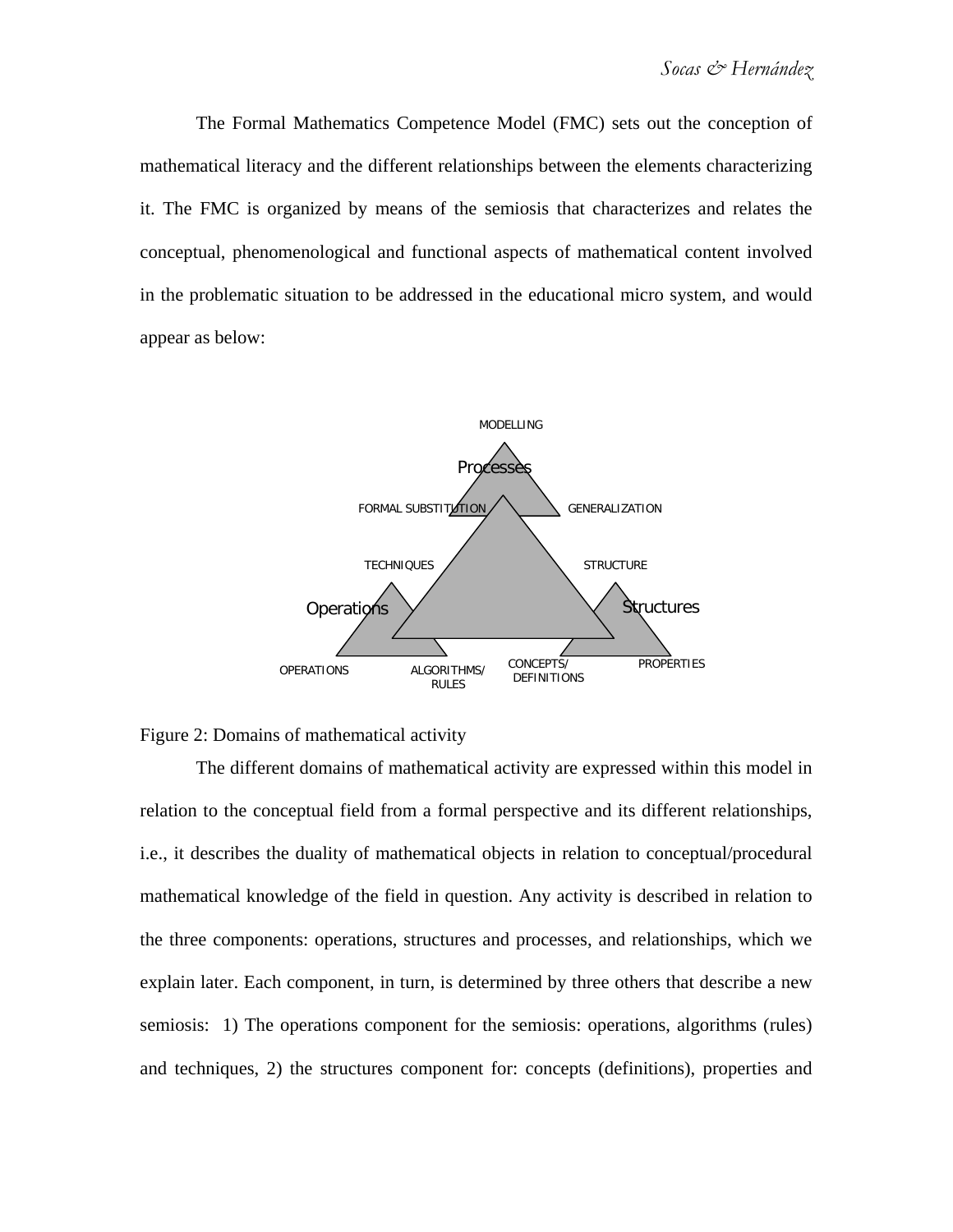structure, and 3) the processes component for: formal substitutions, generalization and modelling. This organization of the conceptual fields is contextualized in the problematic situations that are addressed in the language (representations) and in the arguments (reasoning) that are used in developing it.

The three context components are similarly determined by the respective semiosis. In the case of problematic situations: identification, approach and resolution; in representations (language): recognition, transformation (conversion) and elaboration (production), and in arguments: description, justification and reasoning. This organization of mathematics by the FMC can be used to consider problem solving as an inherent part of mathematics and to describe it in terms of problem solving. Hence, the following aspects characterize mathematical culture in SLA:

1. Mathematics is a multifaceted discipline

2. Mathematical culture emerges and develops as a human activity of problem solving

3. The problems have one common feature: the search for regularities (identification, approach and resolution). Modelling is the mathematical process par excellence

4. Mathematical culture creates a system of signs able to express regular behaviour

5. The set of regularities is organized into conceptual fields

6. The conceptual elements of these fields are mathematical objects

The Formal Mathematical Competence Model can also be used to establish the connections between concepts, operations and processes involved in mathematical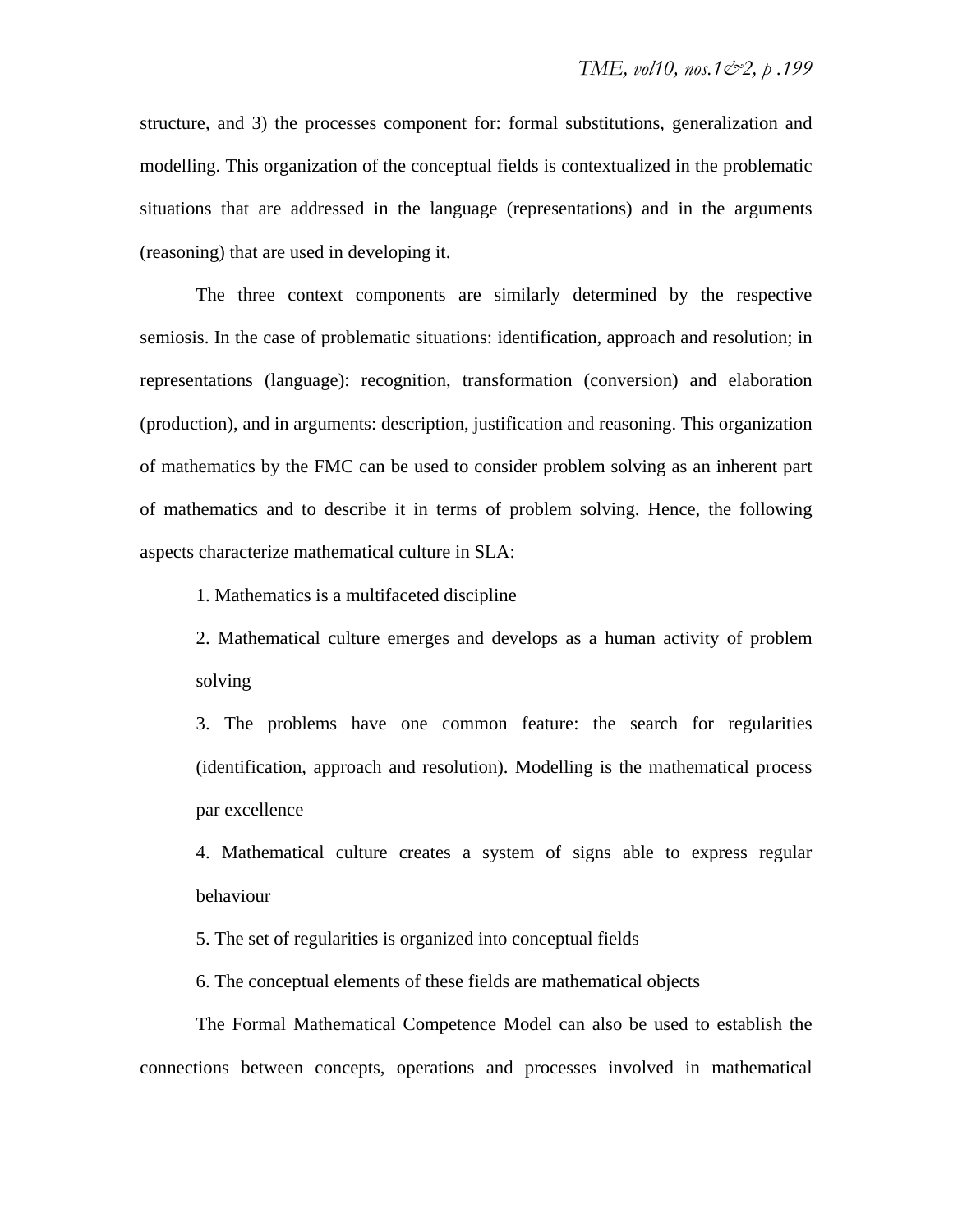activity and their relationship to problem solving, which is, generally speaking, relevant for mathematics education, and particularly for problem solving.

## **Didactical Analysis in the Semiotic Logical Approach (SLA)**

Semiosis can be used to identify and understand the didactical mathematical problem, whose reference framework is comprised of the curriculum organizers (Rico, 1997) and the initial notion that Freudhental (1983) put forward for didactic analysis as follows: "the analysis of the curricular content of mathematics is performed to serve the organization of its teaching in educational systems".

Didactic analysis is organized according to the following triad: formally described curricular mathematics, semiotic representations and difficulties, obstacles and errors, it also facilitates the identification and understanding of the didactic problem to be addressed.

Didactic analysis implies, in relation to the curricular component, a review of the curricular contents from the formal perspective: operational, structural and processual (using processes), but also implies a necessary relationship with the students linked to their interests and motivation.

The semiotic representations component involves a review of the curricular content in relation to different forms of representation of the objects in question, as well as the presentation of information to students. The following states of the historical development of the mathematical object are considered in this section: semiotic, structural and autonomous, that also implies a necessary relationship with the students linked to the coordination between the forms of expression and representation and the interests and motivation of the students. The component difficulties, obstacles and errors,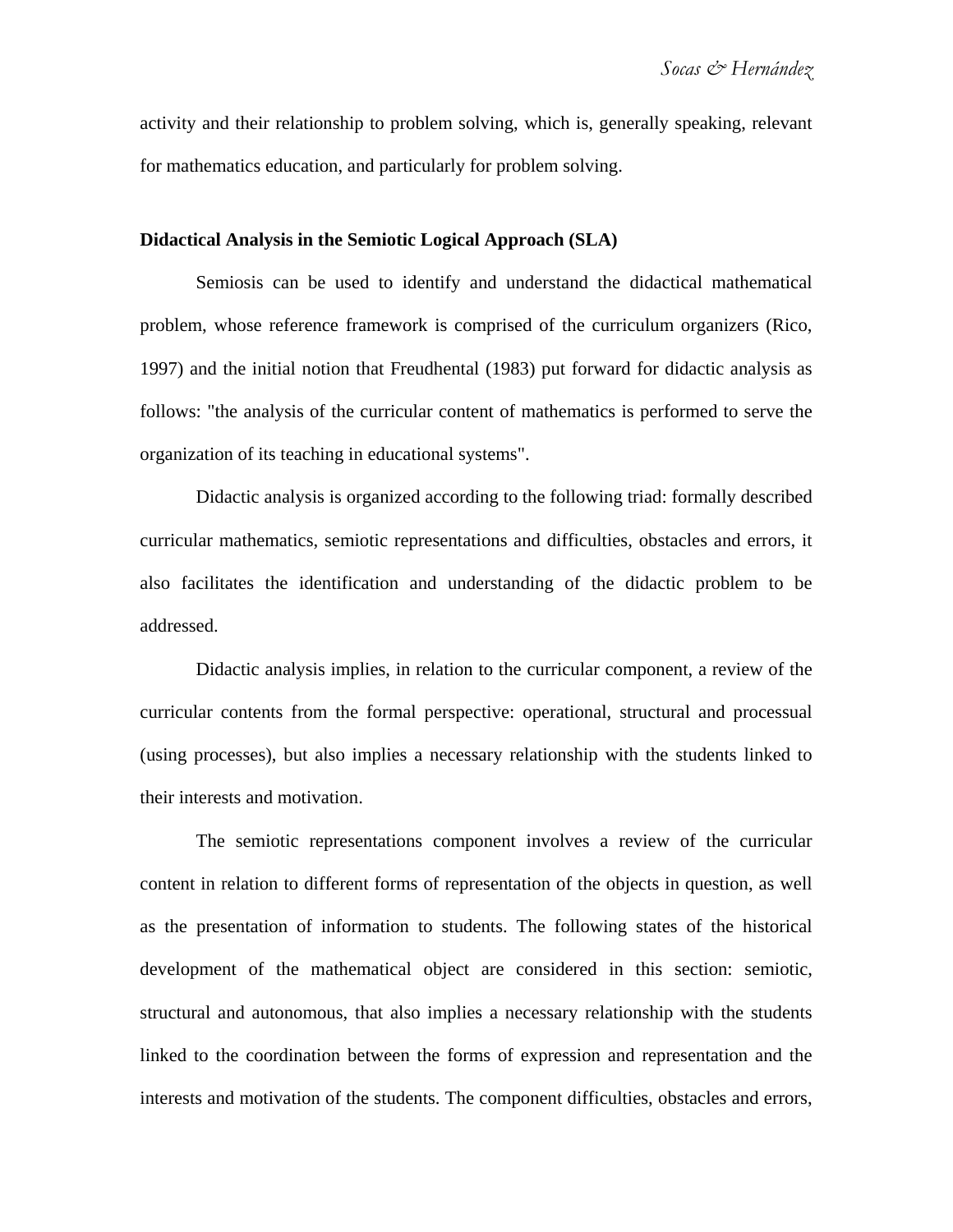require a review of the curricular content in relation to these three aspects, with a dual aim of prevention and remedy, making it possible, for example, from the perspective of prevention, to set the levels or cognitive skills required of students in relation to the mathematical object in question. The identification of the errors generated by the students needs analytical tools which can get into the complexity of learning difficulties in mathematics. One way to address this would be, as reported by Socas (1997), to take the three directions of analysis into consideration, like three coordinated axes which would more accurately identify the origins of the error and would enable the teachers to devise more effective procedures and remedies. These three axes would be determined by their origin: i) in an obstacle, ii) in the absence of meaning; iii) in affective and emotional attitudes.

### **Curricular Organization**

Not only do mathematics teachers need knowledge about the discipline of mathematics and the curriculum, but they also require didactical mathematical knowledge (DMK) in order to organize the mathematical content for teaching.

This is professional knowledge that includes the appropriate elements of analysis to understand, plan and do a professional job. The teacher needs to expand and connect different perspectives on the curricular mathematics content, in such a way that its consideration is not only from the internal logic of the discipline, which may emerge as being too restrictive, formal and technical, but from the curricular dimension, a more open perspective and one which integrates the teaching of mathematical knowledge more, and this is not possible to put into practice from only the theoretical consideration of knowledge about the discipline of mathematics and the curriculum, to convert this into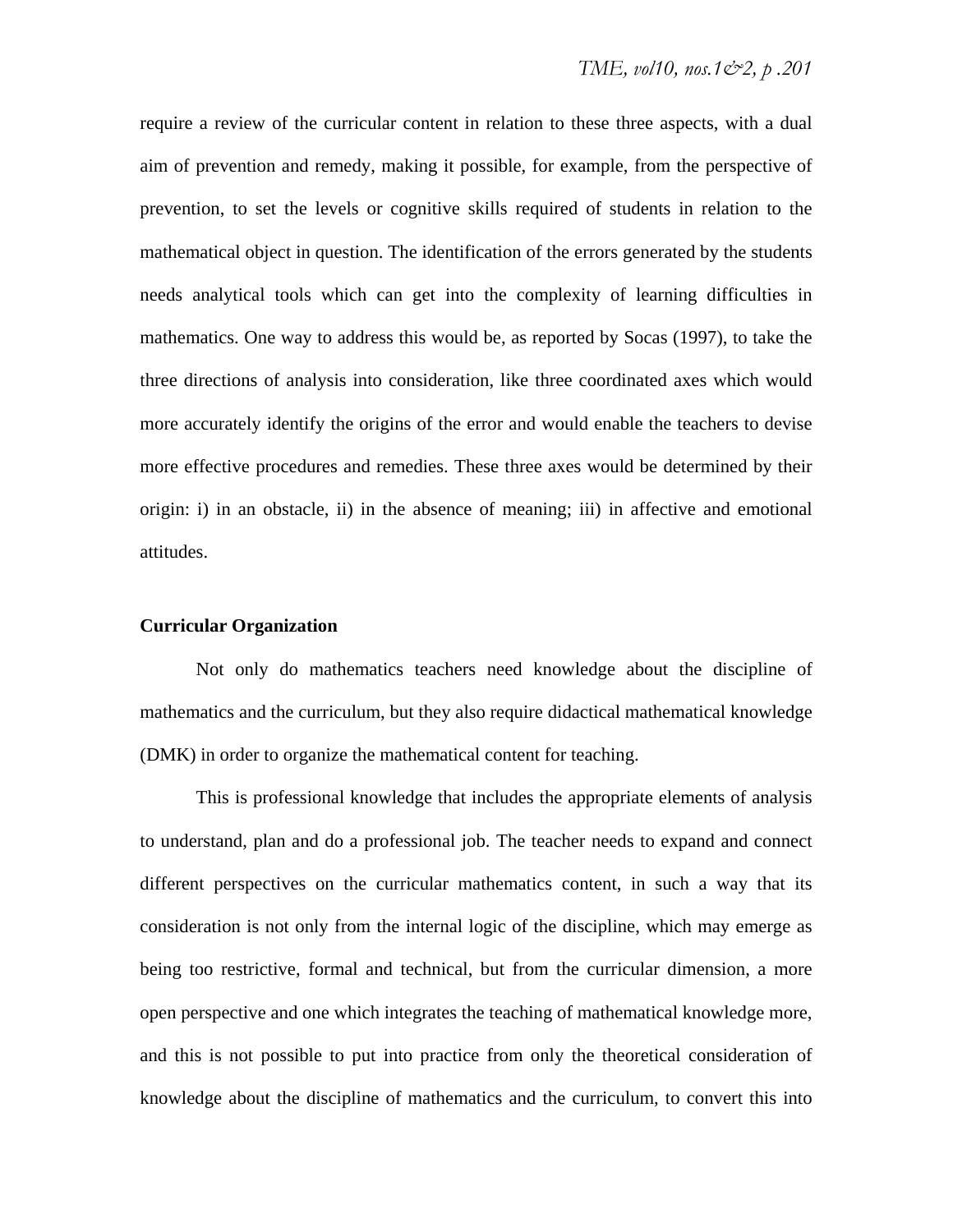the mathematical knowledge to be taught. This professional knowledge develops in the subject Didactic of the Mathematics for teachers, structured according to the didactical analysis and the curricular organization.

The curricular organization emerges from the organizers of the curriculum (Rico, 1997), and must be understood as those teaching skills that can be used to plan mathematical content for teaching, i.e., planning and evaluating mathematics classroom schedules, which is determined by the following triad: context, teaching/learning and assessment.

In so far as the context reference is determined by the semiosis described by the problem situation, which refers to the environments in which the activities take place, the contextualization, which is determined by the specific goals, specific skills and teaching content involved in the activity, and the levels, referring to the complexity of mathematical tasks: reproduction, connection and reflection, skills demanded by the same, taken from the PISA Project (Rico and Lupiáñez, 2008), or to stages of development: semiotics, structural and autonomous, taken from SLA (Socas, 1997).

## **Proposal for training mathematics teachers**

The different areas of knowledge (mathematical and didactical mathematical) that can be used to support the training proposal have been described here in general terms. But before going on, it is necessary to make a few comments about the trainee teachers who this training proposal is aimed at. Several studies conducted at the University of La Laguna (Spain), in which students from several other Spanish universities have also participated, show that the students who start teacher training courses in primary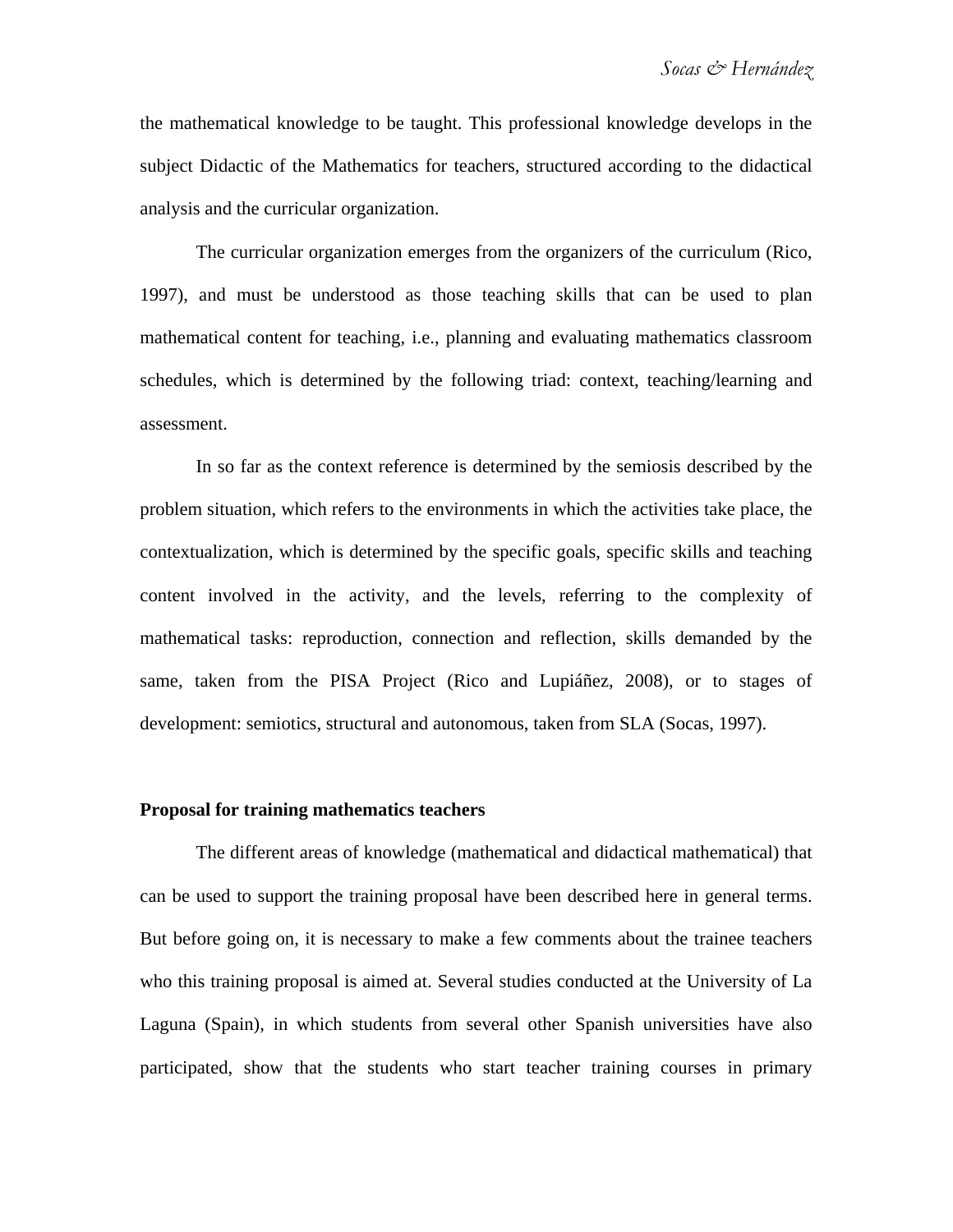education teaching have huge gaps in basic mathematical knowledge. As regards problem solving, the situation is that 18 year old students, with more than 12 years of studying mathematics in the educational system and learning to solve problems, still tend to concentrate on the data of the problem as their general cognitive strategy, without demonstrating a clear understanding of the problem and without identifying operational, structural (conceptual) or processual relationships, given in the data, often providing solutions that cannot be valid for the conditions of the problem, which furthermore clearly shows a lack of cognitive strategies (heuristic methods) and a lack of critical thinking (Palarea, Hernández and Socas, 2001; Hernández, Noda, Palarea and Socas, 2002 and 2003). Subsequent studies show no improvement on the previous results, finding that students show a predominance of operational rather than structural and processual thinking, and it is this thinking that is mostly behind the solution to any mathematical task, which many times is unsuccessful, even when the applied operational knowledge is correct. This suggests that the emphasis that the teaching of mathematics puts on operational knowledge may be creating difficulties and obstacles for the student to apply, for example, heuristics and strategies to solving problems that are more associated with structural and even processual thinking, which creates difficulties in achieving mathematical competence (Socas et al., 2009).

As regards trainee teachers of mathematics in secondary education, the starting assumptions were that the design of the plan should take two essential aspects into account, on the one hand the mathematical training of future teachers (graduates in mathematics) and, on the other hand, the lack of a specific didactic training for professional work (teacher), except for that formed by existing knowledge, implicit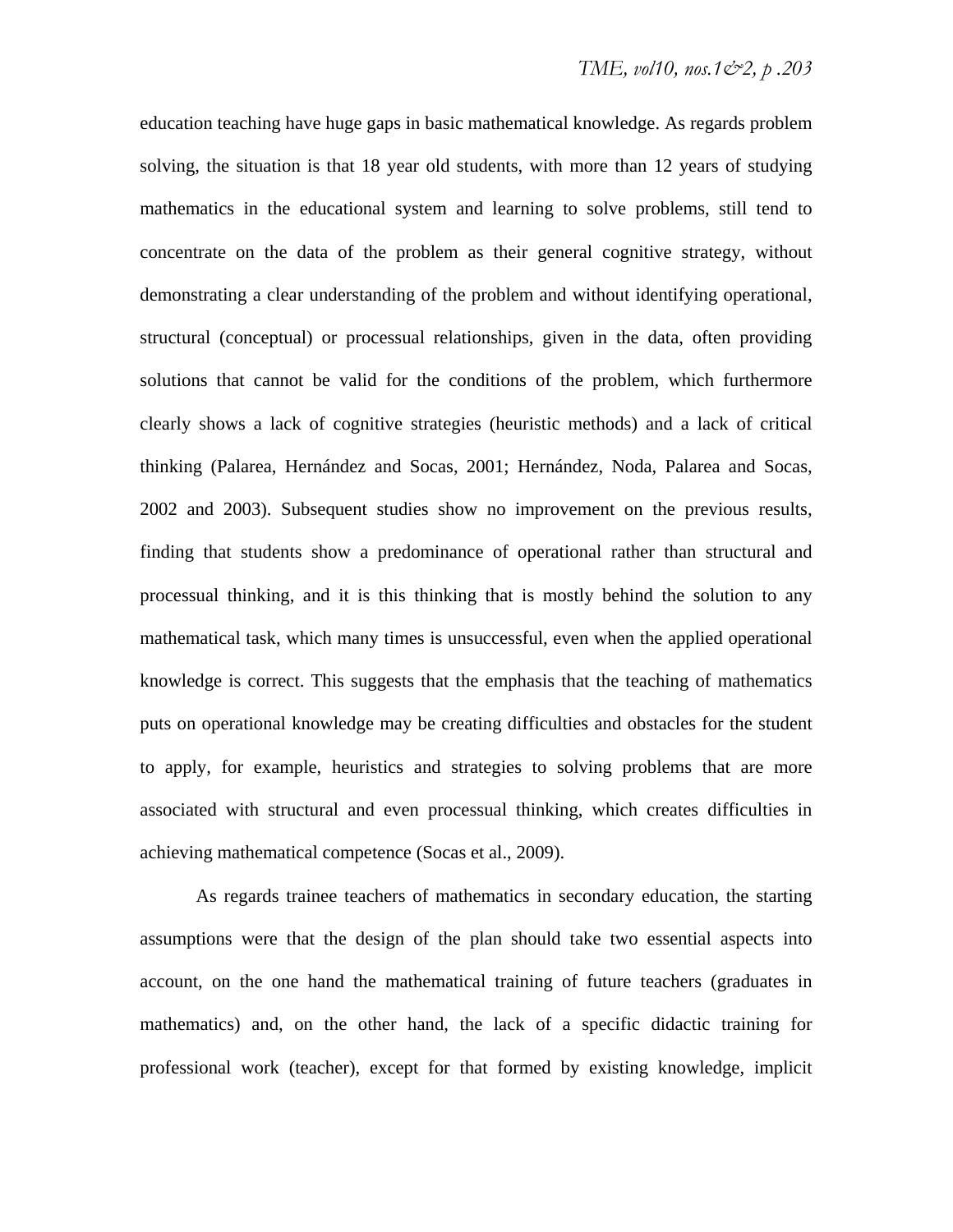theories, values and beliefs that had come from their experiences as students of mathematics during their schooling, and which are, in many cases, an obstacle to properly channelling many aspects of professional thinking. The analysis of educational reforms leads one to believe that such reforms require the teacher to be able to take on the new curriculum changes which actually means confronting new tasks. The latter necessarily implies significant changes in training mathematics teachers which can be summarized in the following points:

- Scientific and educational training tailored to this new curricular change.

- Training to work with students who have a high degree of heterogeneity in basic skills, interests and needs.

- A change in attitudes among teachers so that they can develop the educational aspects of teaching, adopt flexible approaches and delve into a more interdisciplinary vision of culture.

- A conception of the curriculum as a research tool that can be used to develop concrete methods and strategies of consolidation and adaptation.

- Assessment and exercising of teamwork as well as the development of a strong professional autonomy (Camacho, Hernández and Socas, 1998).

#### **Fundamentals of the Proposal**

The analysis of the knowledge and skills that a maths teacher must have in compulsory education, shows that two essential questions need to be answered: What are the basic tasks and activities in an initial training plan for maths teachers in compulsory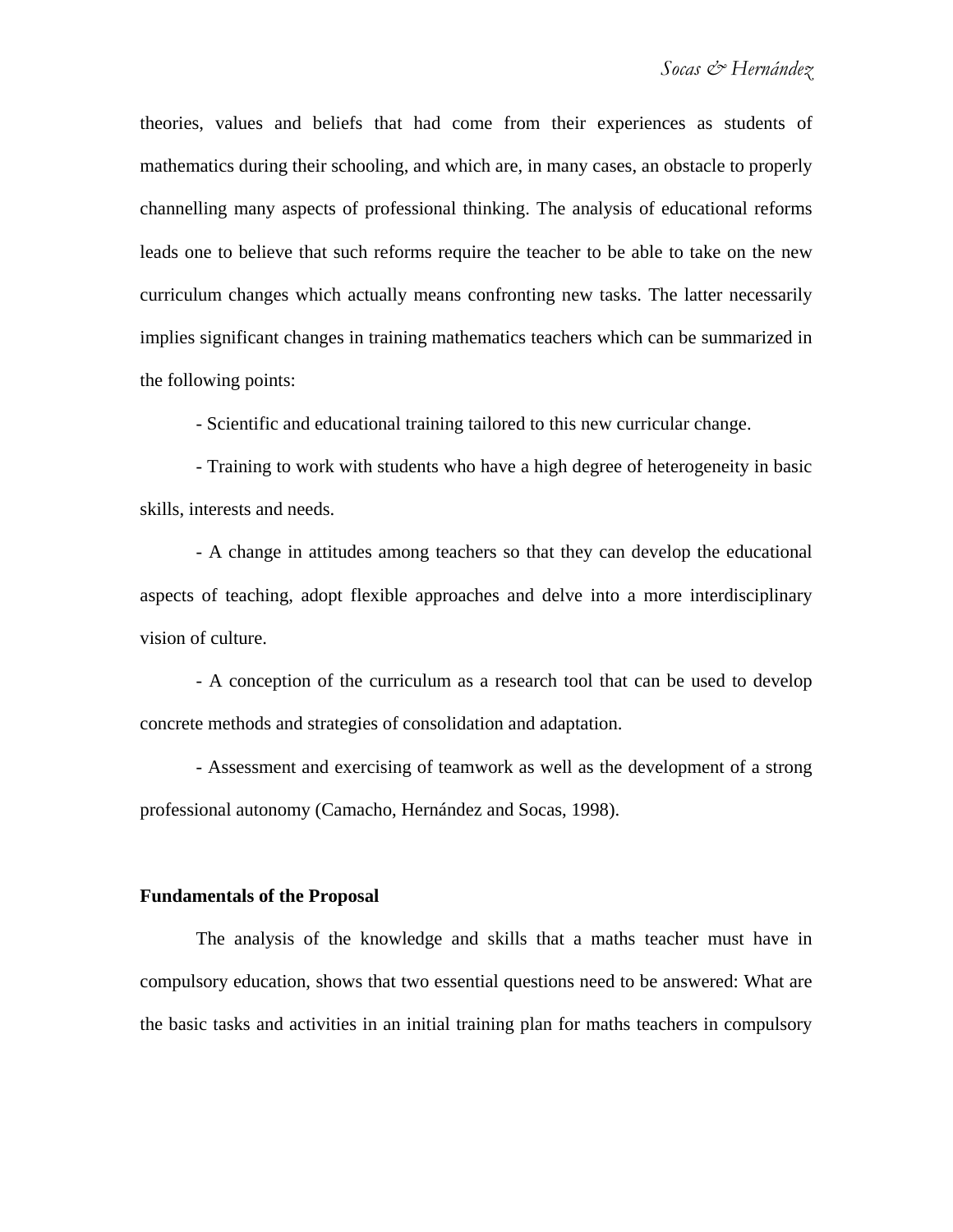education? And whether the theory and practice dichotomy is enough to provide a response to the tasks and basic activities of teacher training?

Llinares (2004, 2009 and 2011) proposes the articulation of three systems of activities or tasks to develop the knowledge and skills of a mathematics teacher: "Organise the mathematical content to teach it", "Analyze and interpret the production of the students" and "Manage the mathematical content in the classroom". A reflection and analysis of the two questions leads one to consider that the three aforementioned activities systems are at least necessary. These are the activities that also emerge as necessary and essential in all three relationships in the Semiotic Logical Approach (Socas, 2001a and 2007). As for the second question, one can see the need to make progress in the dichotomy between theory and practice with knowledge to develop the professional skills to design and manage teaching practice in mathematics. The general aspects of the basic proposal take the following as a reference: the analysis of mathematical content, the didactic analysis of curricular content and organization. This is a comprehensive proposal for the training of mathematics teachers, which aims to facilitate a reconciliation between disciplinary mathematical knowledge (DMK) to curricular mathematical knowledge (CMK), to pedagogical mathematical knowledge (PMK) and knowledge of educational practice (KEP). This can be achieved by means of a proposal that ranges from the general comprehensiveness of the curriculum and of the disciplinary mathematical knowledge, to the organized totality of curricular content as content to be taught. The situation is depicted in the graph below, which expresses the cyclical nature of the proposal.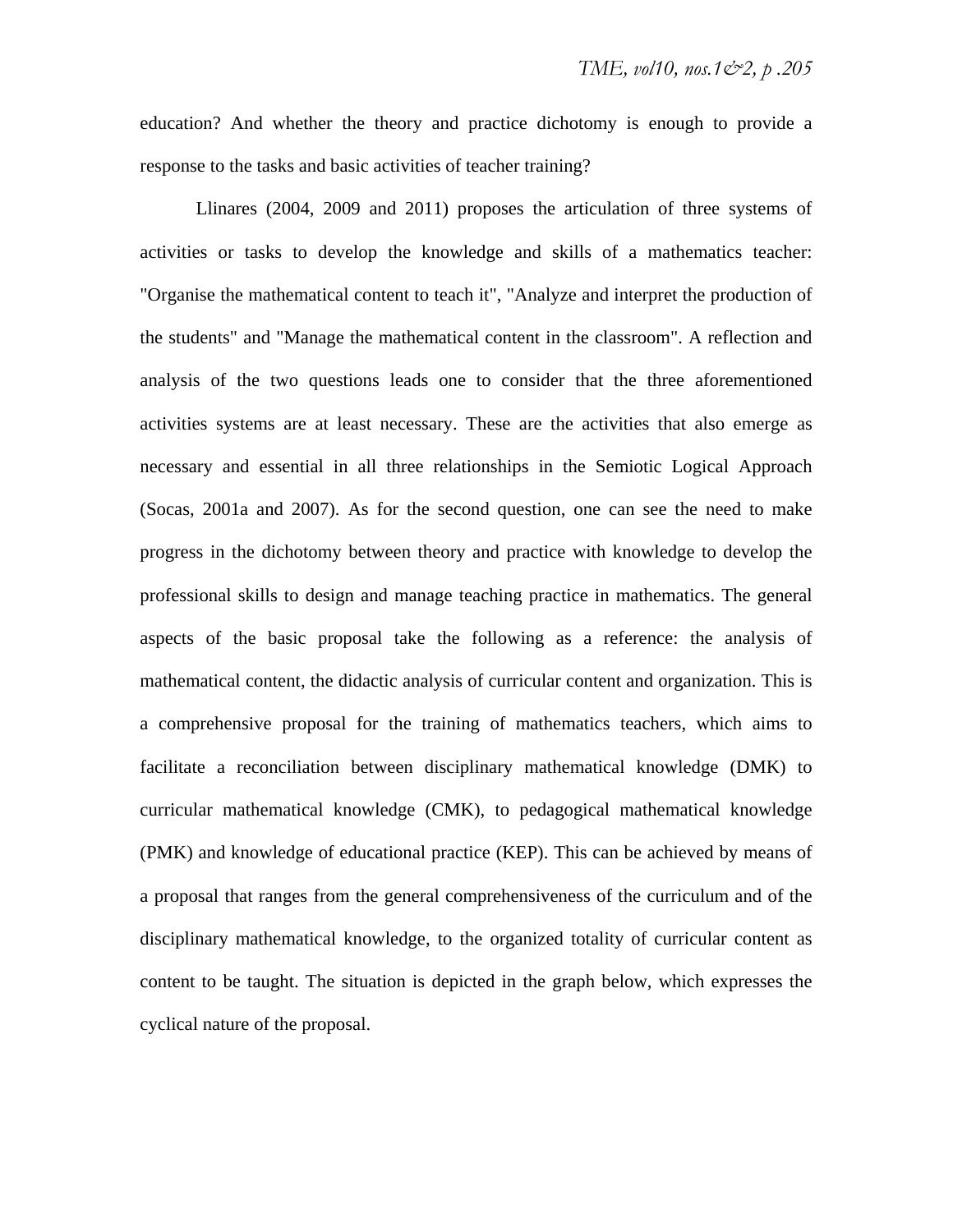



The analysis of the mathematical content plays a role, in this proposal, in the reteachers' conceptualization of mathematics, and together with the didactic analysis of curricular content and organization, in the development of the school subjects of the didactics of mathematics and teaching practice of mathematics, where the three previously mentioned professional activities have a place.

Professional activity will be considered first, "organizing the mathematical content to teach it". This deal with solving a professional problem that requires analysis, understanding and planning, and can be represented by the following semiosis: curricular mathematical content, disciplinary mathematical content, and mathematical content for teaching.

First, the teacher needs to organize the curricular mathematical content (CMC), the desired mathematical content that is definable in the domain of the disciplinary mathematical content, although it is not organized under that logic. This CMC is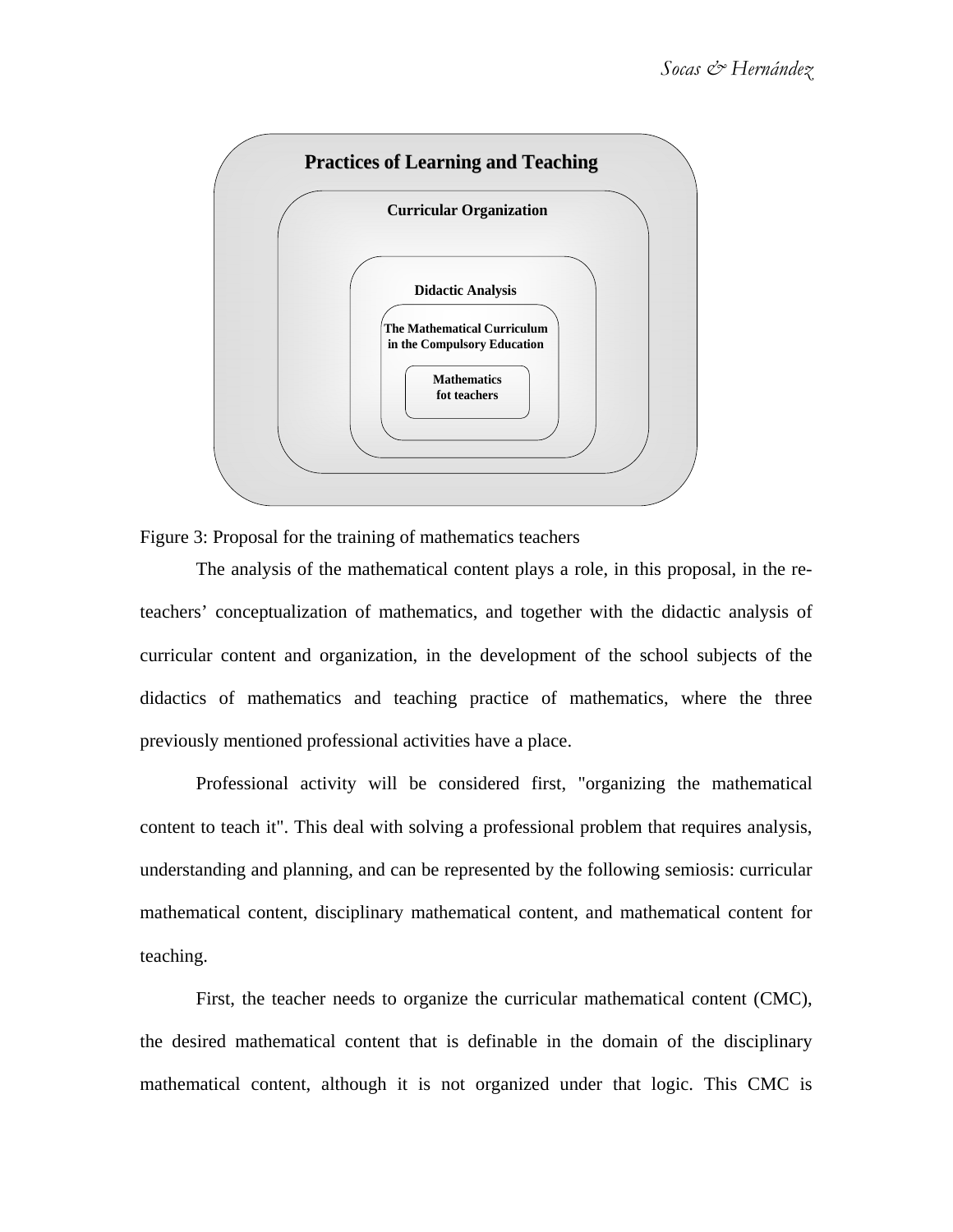extracted via precise and precise mechanisms and organizations from the disciplinary content and is inserted in the curriculum. Once these actions have been performed by different elements of the educational system, curricular mathematical content knowledge is intrinsically different to the disciplinary knowledge, at least in its epistemological aspect, and supports interpretations from different perspectives, for example functional, as part of a common basic culture (Rico and Lupiáñez, 2008), the second derives from the discipline itself, scholarly mathematical knowledge, which we call disciplinary mathematical content (DMK) or formal mathematical knowledge (Socas, 2010a) and the third is the mathematical content for teaching (MCT), which includes both the taught and the mathematical content assessed (Hernández et al., 2010). The three components are interrelated in a process called transposition or adaptation of mathematical content, but have their own independent organization. The organization of curricular mathematical content comes from a pedagogical order implicit in the curriculum designers, and is associated with basic mathematical competence as part of a common culture. The organization of the mathematical content for teaching is compiled using the didactic order as a starting point, and is associated with the subjects' competence in didactical mathematical knowledge (DMK) and determines the sequence and level of the mathematical content in the teaching proposal with regard to basic mathematical skills and the other basic skills.

The professional task of organizing the mathematical content for teaching involves competence in the three areas of mathematical content. The question is now what happens to our students and how does one involve them in professional tasks that enable them to be competent professionals who can identify, analyze, understand and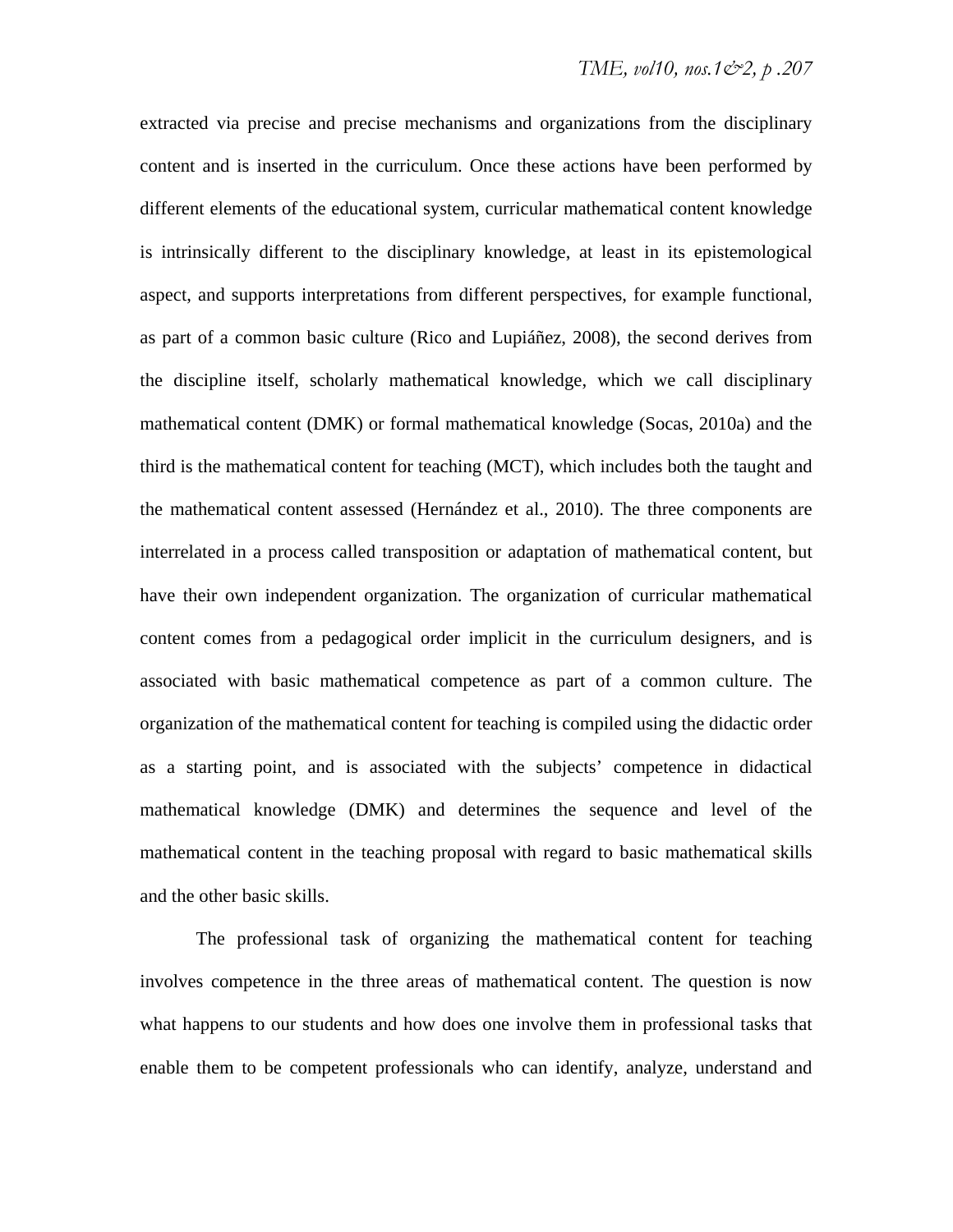plan for these three areas of mathematical content? As has been shown, students who begin teacher training for primary school have huge gaps in basic math skills which is why they need a revision of the discipline in terms of some "mathematics" to train them professionally, to improve not only their knowledge but their beliefs about the ends of this knowledge in compulsory education (Socas et al., 2009).

## **Mathematics for teachers in compulsory education**

Teacher training programs have generally been designed to include in subjects, like mathematics, mathematical content as disciplinary knowledge, which is developed by explicating the different conceptual fields, and by considering mathematics as a fundamentally instructive tool that is organized primarily from the point of view of its internal logic, which means characterizing mathematical knowledge by using an organization based on its key concepts and on an introduction using a logical sequencing, i.e. the material is organized in the way a mathematicians would. On the other hand, the mathematical content of the curriculum that the teacher must impart has been determined by various agents of the educational macro system via a process that is generally unknown to the future teacher. The curriculum is organized by a list of contents that are related to the skills and competencies to be developed, the same happens with the evaluation process, and is immersed in a particular conception of understanding teaching and learning. Therefore, the curricular organization of the mathematical content, the object of education in a stage of education, needs to be seen as a systematic organization, which considers mathematical content as a fundamentally cultural and basic element, which is organized from an epistemological and phenomenological perspective capable of developing basic mathematical skills, and is introduced by means of an educational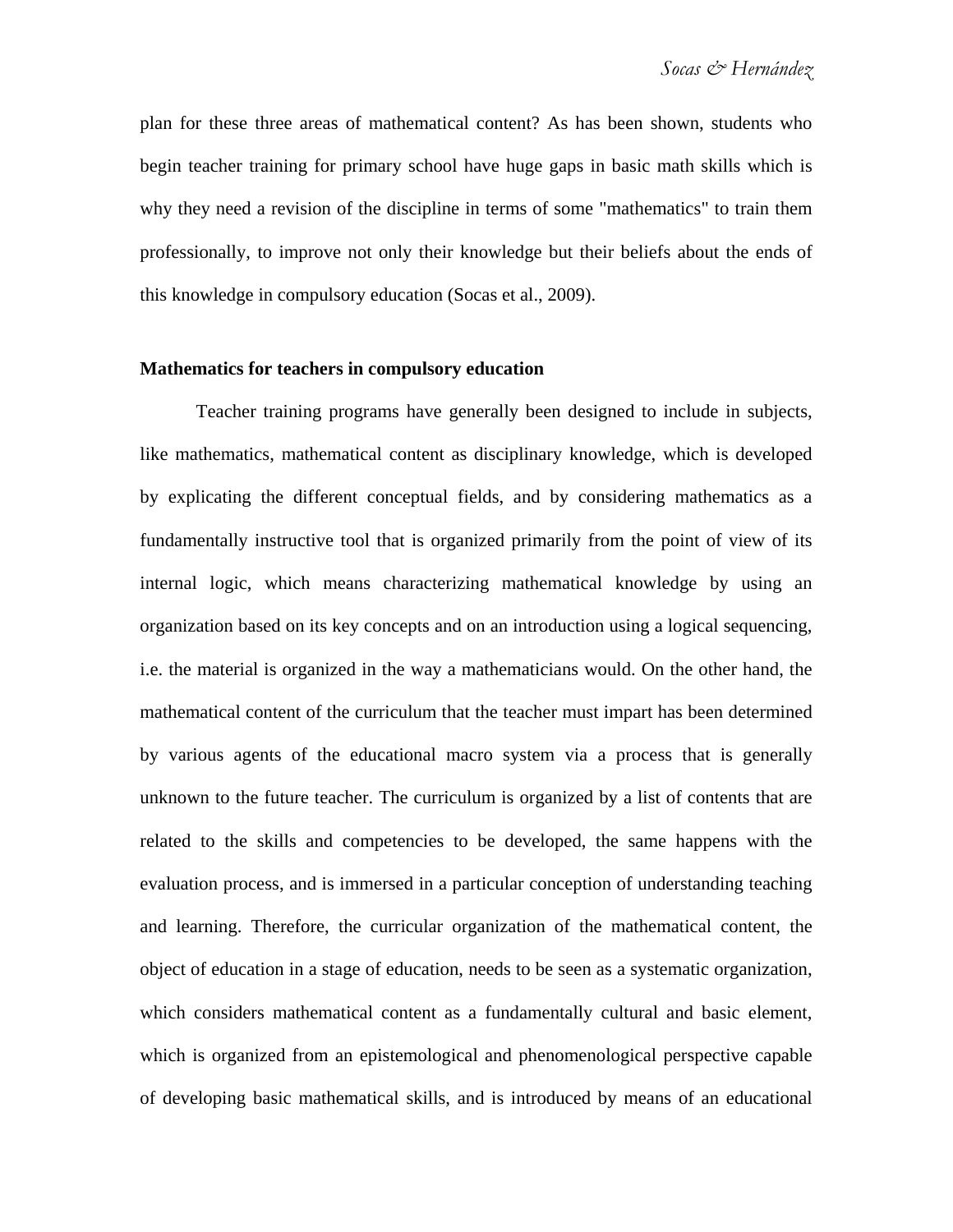organization as well as criteria for assessing the acquired knowledge and skills. The subject: mathematics for teachers in compulsory education would deal with revising different aspects of curricular mathematical content relevant to the stage of education in which the teachers have to exercise their profession from the disciplinary mathematical perspective, facilitating the teachers with a re-conceptualization of curricular mathematical content. This is a process of immersing the trainee teacher in curricular mathematical content which they will have to organize for teaching afterwards. This is, ultimately, a proposal for basic training in a closed curricular structure, which is approached from formal mathematical competence and basic mathematical competence, i.e. the analysis and understanding of curricular mathematical content in disciplinary terms with epistemological, phenomenological and applicability references, in which students complete their basic training related to such issues at the level of conceptual systems involved: operations, structures and processes in problem-solving situations, using the reasoning and the appropriate language for the thematic level in question by means of tasks and activities of differing natures but necessary for linking the school tasks and activities.

### **The didactic of mathematics for teachers in compulsory education**

The next item to be considered is the second group of activities and tasks to be developed by the trainee teacher: "Analyzing and interpreting students' production" which refers to the knowledge and ability to mobilize different resources: analogical and digital mathematical representations, difficulties, obstacles and errors associated with the object of teaching mathematical content. Take, for example, the role of the difficulties, obstacles and errors of students in this analysis and interpretation. It is known that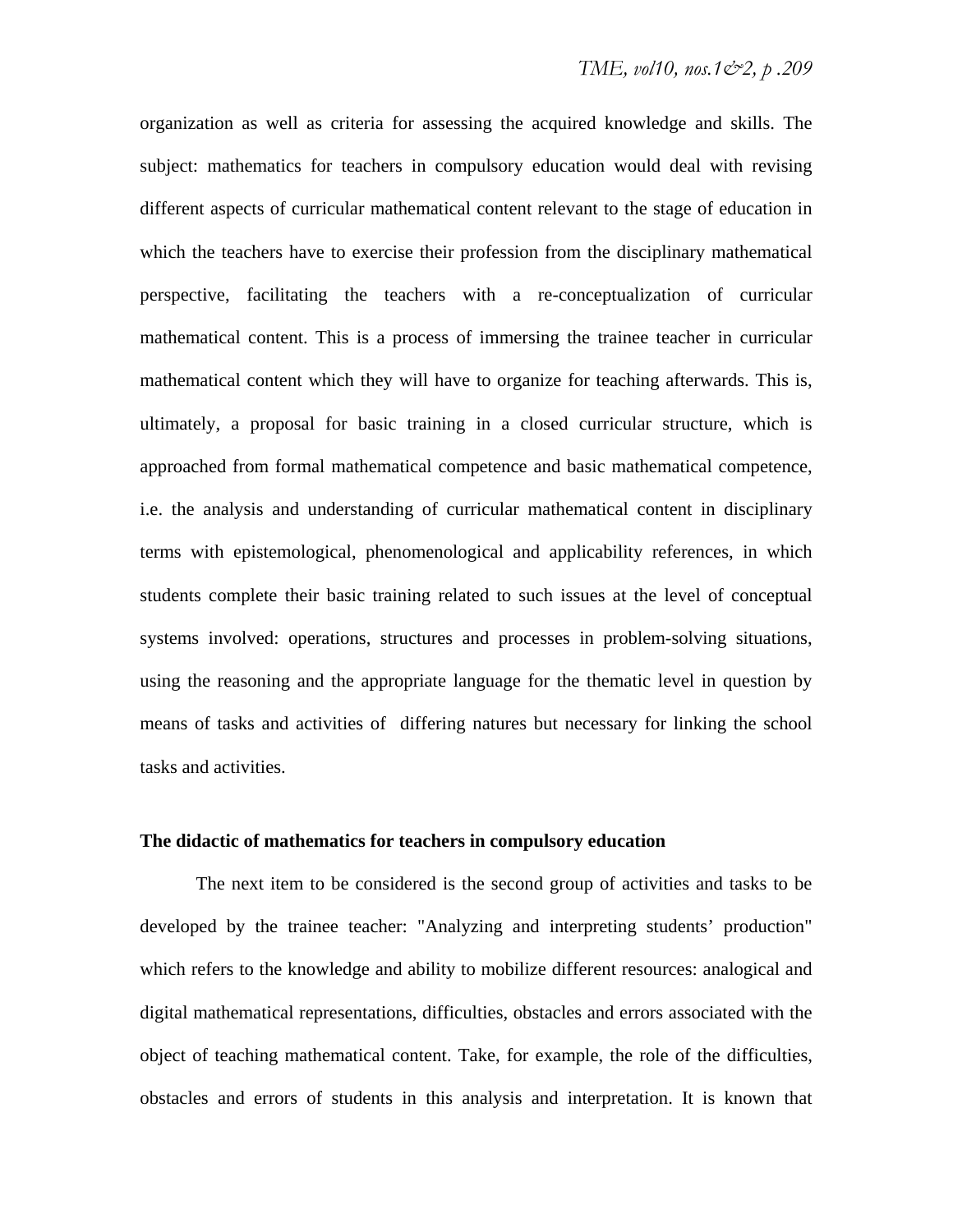learning mathematics creates many difficulties for the students and that these differ in nature. Some difficulties originate in the educational macro system, but generally speaking, they originate in the educational micro system: student, subject, teacher and educational institution. These difficulties are connected and reinforced in complex networks that, in practice, materialize in the form of obstacles and are manifested by the students in the form of errors. The error will have different roots, but will always be considered as the existence of an inadequate cognitive schema in the student, and not only because of a specific lack of knowledge or an oversight. The difficulties may be grouped into five major categories associated to 1) the complexity of the objects of mathematics, 2) mathematical thinking processes, 3) the teaching processes developed for the learning of mathematics, 4) cognitive development processes of students and 5) affective and emotional attitudes toward mathematics (Socas, 1997). In addition to the curricular and disciplinary mathematical knowledge, the trainee teacher of mathematics requires didactical mathematical knowledge (DMK) to be able to organize the mathematical content for teaching. This is specific professional knowledge that has to be provided by the subjects belonging to the didactics of mathematics, which includes the elements of analysis for adequately understanding, planning and conducting professional work. This knowledge is developed under the two constructs discussed above, didactic analysis and curricular organization.

## **Best Practices**

The proposed teacher training should focus on the organization and development of best practices for the attainment of the skills required, these have to be developed within the framework of problem solving of a professional nature and associated with the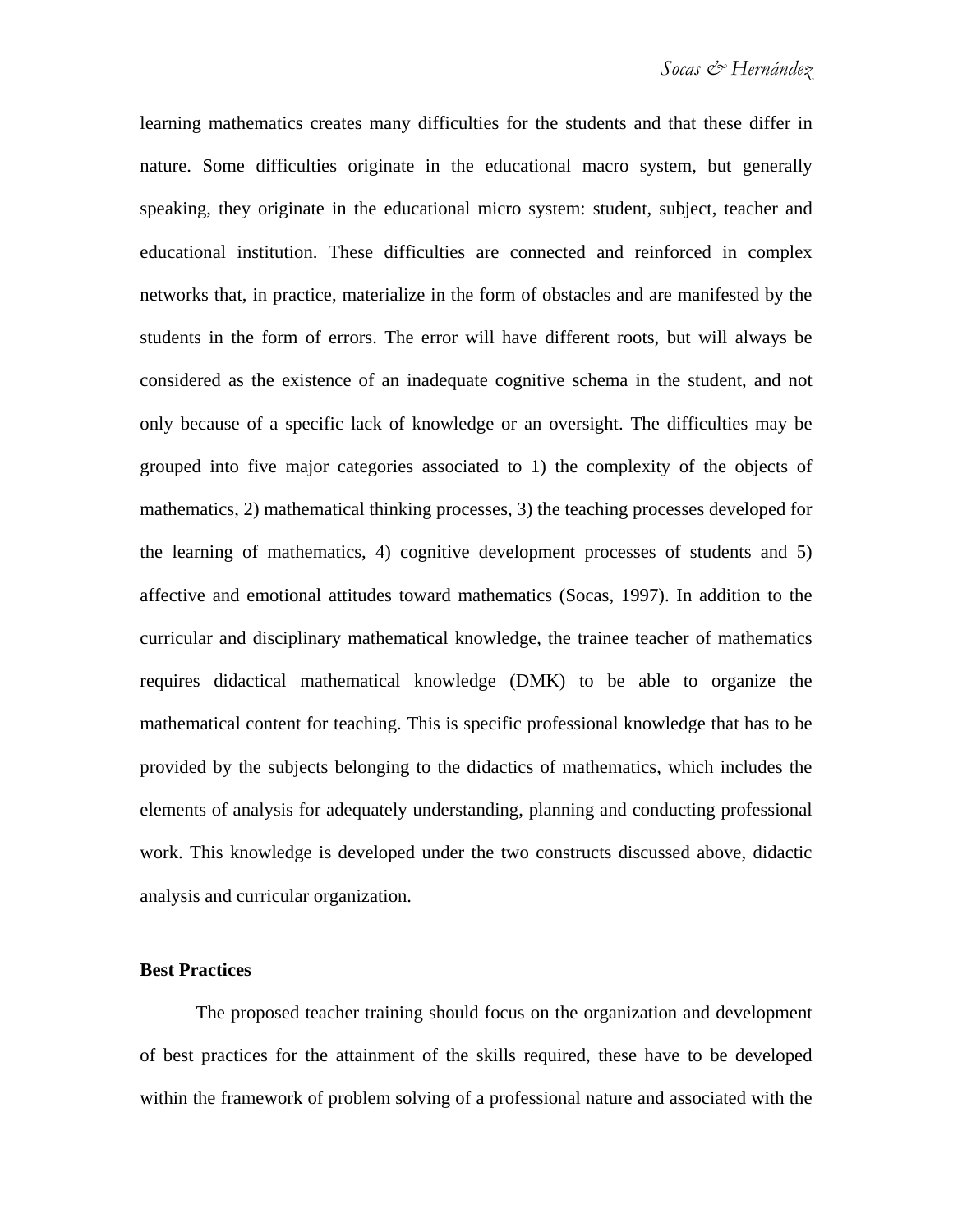knowledge and resources that the teacher must mobilize to obtain the solution to the problem.

Thus, mathematical problems emerge from the situations developed in the curriculum and are addressed from the FMC in the subject of mathematics for the teachers in terms of the language and reasoning involved in the conceptual field in question. This immersion of the student continues because the problem solving must be organized for teaching, usually in the context of a classroom program, which must be considered from the training analysis. It involves incorporating the consideration of the difficulties, obstacles and errors of students in the different domains of mathematical activity. The trainee teachers of mathematics perform different activities and tasks of application, related to the various mathematical fields, and conclude in all situations with the elaboration of a map of the mathematical knowledge being dealt with, organized in terms of the six disciplinary mathematical content areas according to the FMC model, i.e., operations, structures, processes, representations, problems and reasoning. Certain tasks developed by the trainee teachers of mathematics in the course in a report format, all of which are from a questionnaire, are presented below:

Task 1: Report on numeration systems and decimal system

(For example, the first questionnaire has questions about the relations between the different numerical systems, the description of the numerical systems from the decimal representation and the representation in the number line of the different numbers).

- Analysis of the errors made and of the blank responses, as well as determination of their cause or origin.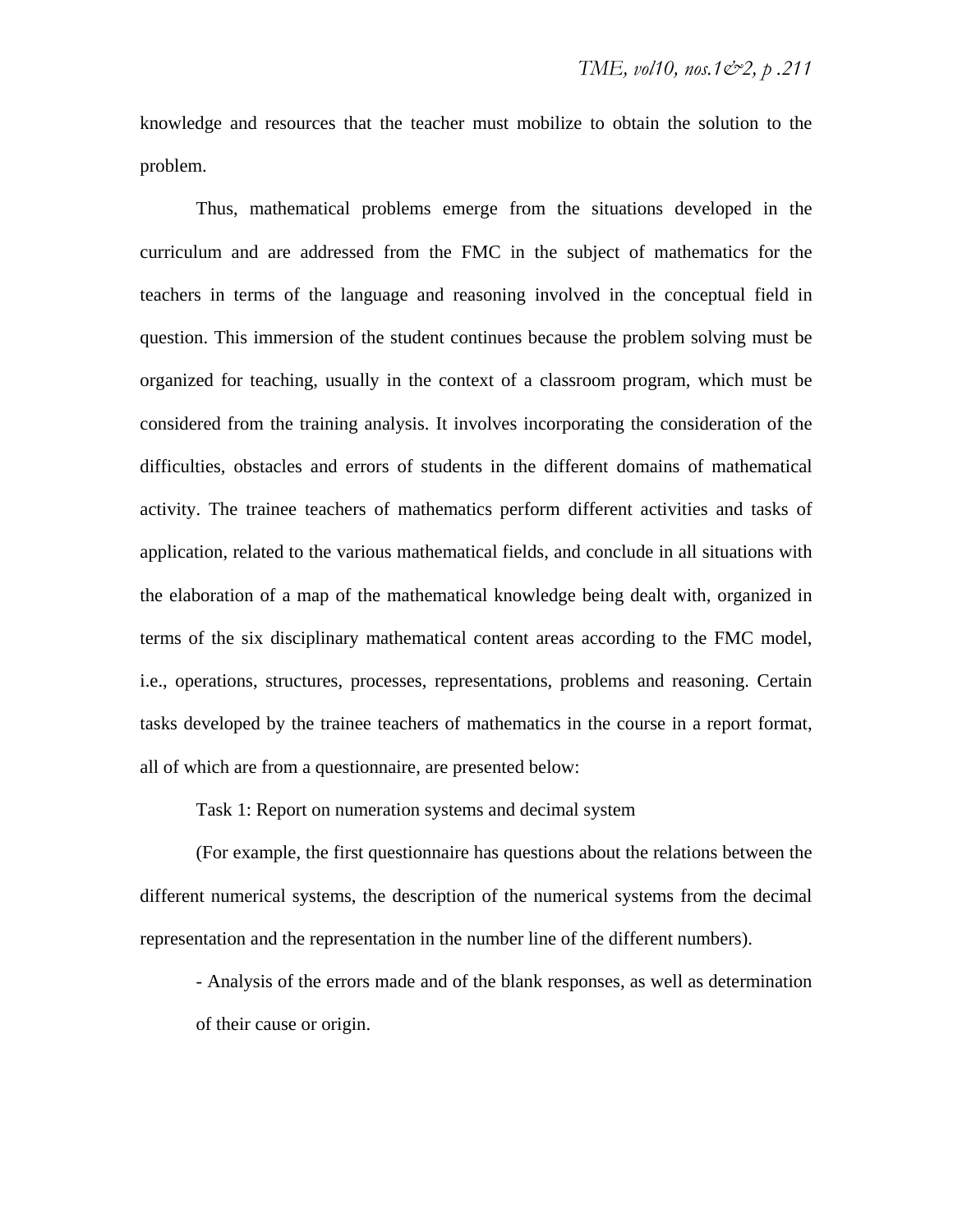- To characterize the D numeration system (Decimals) as is clear from the answers to the questions.

- Analysis of the representational procedures on the number line of the numbers proposed in the questionnaire.

- Decimal numbers in the curriculum of compulsory primary or secondary education.

- To elaborate a map of the numbers in the primary or secondary education.

- To elaborate a map of the procedures for representing numbers in primary or secondary education.

Task 2: Report on operational, structural and processual knowledge in mathematics

- Analysis and evaluation of the mathematical discipline according to SLA.

- Analysis of unanswered questions and the mistakes made in the questionnaire, determining the source of errors.

- Analysis of operational, structural and processual knowledge used in the questionnaire responses, both correct and incorrect.

- Self-evaluation of the type of knowledge used in the answers.

- Analysis of the mathematics curriculum in primary or secondary education. Choosing a course and a content block about numbers, algebra and functions, and analysing them from an operational, structural and processual perspective, identifying the systems they use for representing mathematical objects, the problems they give rise to and the reasoning they propose, with special emphasis on identifying the heuristic content.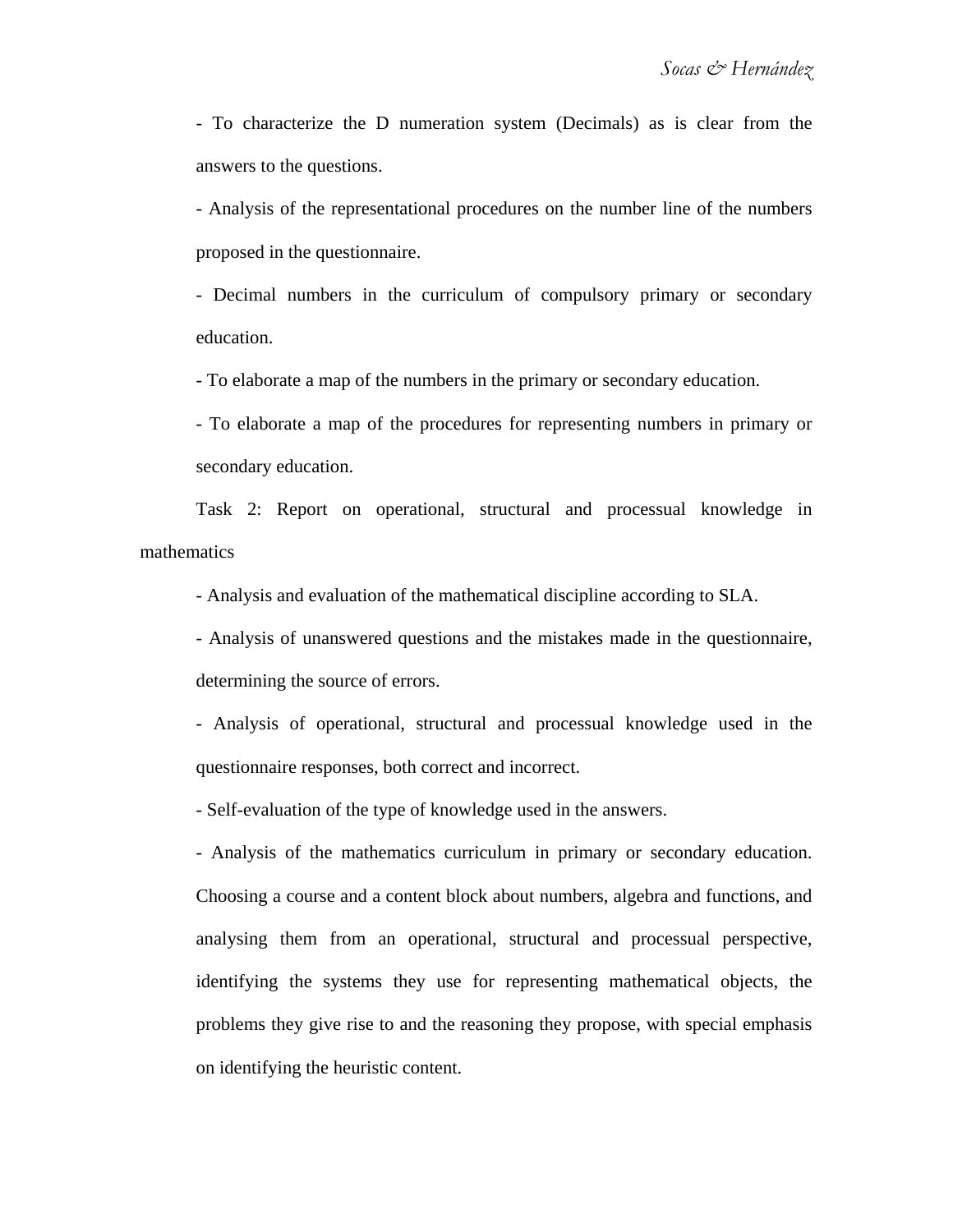- Analysis of a mathematics textbook in compulsory secondary education. Choosing two consecutive themes on numbers, algebra and functions, and then analyzing them from the aforementioned perspective.

Task 3: Report on mathematical problem solving

- Solving the problems correctly in various sessions.

- Analysis of the difficulties and errors made in the different sessions in solving the problems of the questionnaires.

a) To identify the following phases in each problem: acceptance, blockage and exploration

b) To determine the source of the difficulties and errors.

- To identify the different reasoning (and different heuristics) used in the given questionnaire responses.

- To analyze the map of the contents involved in solving the mathematical problems proposed in the questionnaire, paying special attention to the mathematical tools and reasoning (heuristics) used.

- To develop a new map of knowledge involved in the correct resolution of the proposed problems.

#### **Final considerations**

A proposal is suggested here, for training student teachers in primary and secondary mathematics to improve the learning and teaching of mathematics in these education stages because as Sowder said (2007), many of the difficulties that mathematics students have are to do with the teaching they receive, but what does preparing a trainee maths teacher competently really involve? This proposal opts to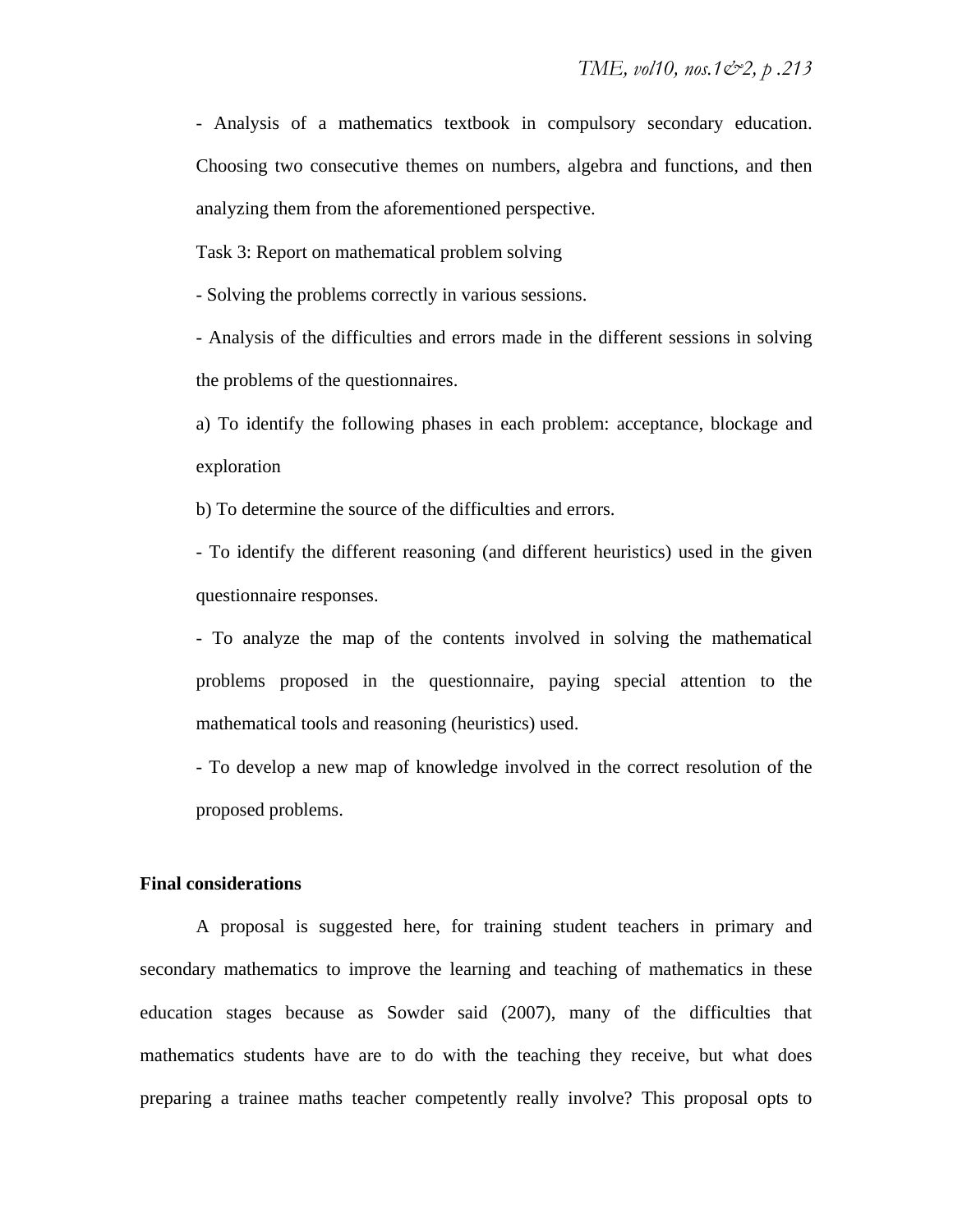develop three systems of basic activity that can determine the knowledge and skills of the teacher, presented as professional tasks from a global perspective in the context of problem solving in the case of their profession.

The three systems of professional activities categorize teachers according to different skills, for example, in the case of the activity: organizing the mathematical content to teach it, puts students in these skills areas: knowledge of the contents of mathematics from a global perspective in which the resolution of problems is an inherent part of the mathematical culture that should be taught and the ability to translate this into learning expectations, and the design and planning of learning sequences. In the case of the activity of analyzing and interpreting the students' mathematical production places students in the skills area regarding understanding and working based on the students' representations including their idiosyncrasies, and knowing and working with the difficulties, obstacles and errors of the students.

As regards the activity of knowing how to manage mathematical content in the classroom, this places students in the skills area of designing and controlling problematic situations appropriate to the different levels and possibilities of the students, and observing and assessing students in learning situations. The case of training maths teachers leads one to consider the basic situations of meaningful and effective work and how these should be dealt with by a professional comprehensive approach. The comprehensive approach is set in the context of trainee teachers, and it articulates and connects different subjects in a global proposal which seeks to ensure a comprehensive and inclusive vision of mathematics and of teaching and learning mathematics,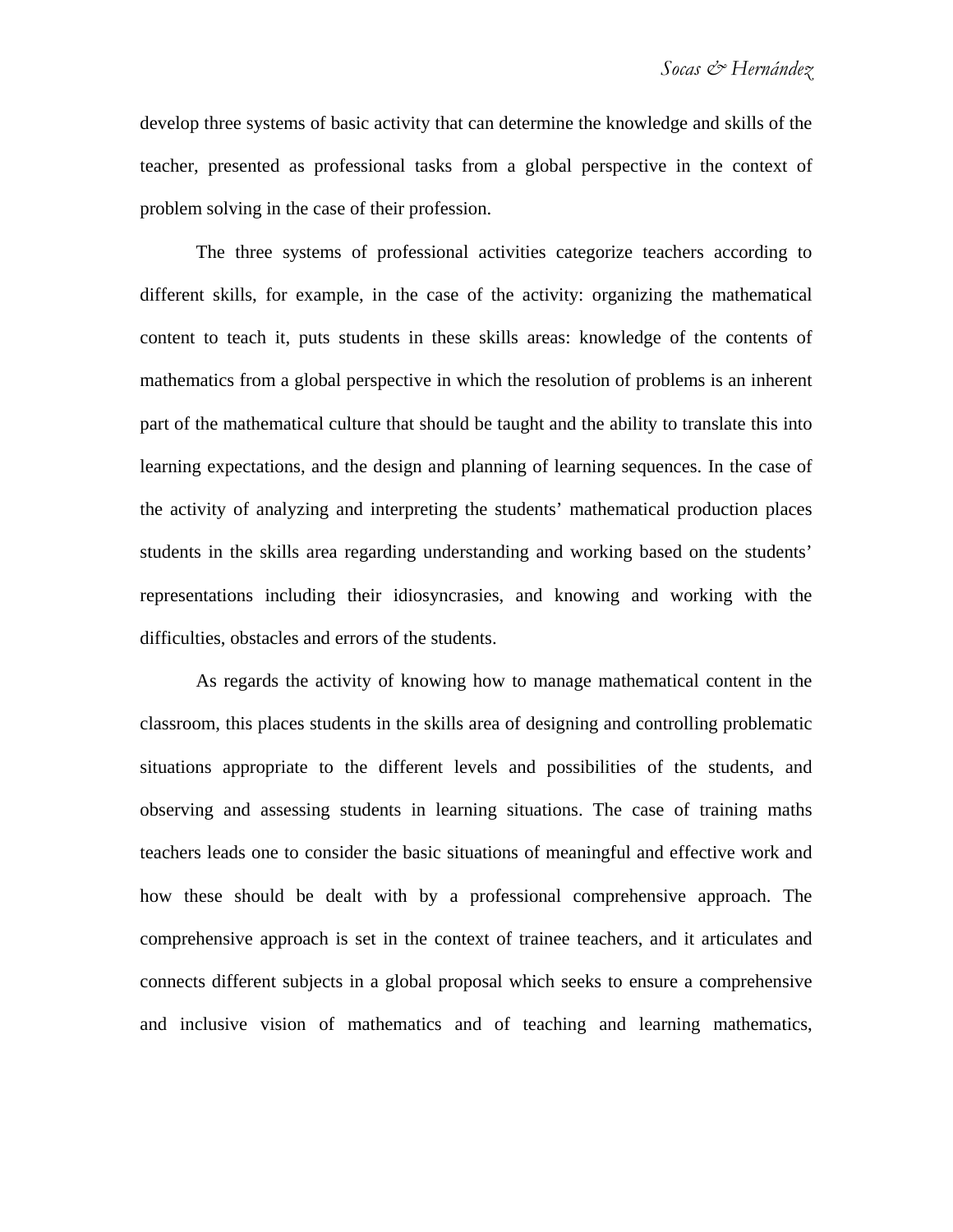encouraging the active participation of students, which shows how we get closer to understanding reality through mathematical culture and how it is perceived by them.

Research has shown that when mathematics programs, from the disciplinary approach, are used with trainee teachers as a finished product, they are insufficient. Providing trainee teachers with an epistemological and phenomenological analysis of mathematical objects of teaching involves not only knowing the conceptual systems involved, their languages and problems, but also the usefulness of mathematical objects and their use, which could be successfully used to deal with the interpretation of the aims of the mathematics curriculum in this educational stage and confidently take on the didactical mathematical knowledge. The organization of mathematical knowledge using the phenomenology / epistemology pairing involves paying special attention to the use, management and function that this knowledge can have at a given time, without losing sight of its internal logic. Finally, it is important to emphasize that this global proposal for training mathematics teachers by "immersion" in the curriculum of the educational stage where they will work in the future, will allow them to develop, in this environment, the knowledge and skills needed in their professional work.

*This research was partially supported by the National Plan of Research of the Ministry of Science and Innovation: Mathematical Competence, problem solving and technology in Mathematical Education (EDU2008-05254).* 

#### **References**

Bromme, R. (1988). Conocimientos profesionales de los profesores. *Enseñanza de las Ciencias, 6 (1)*, 19-29.

Bromme, R. (1994). Beyond subject matter: a psychological typology of teacher' professional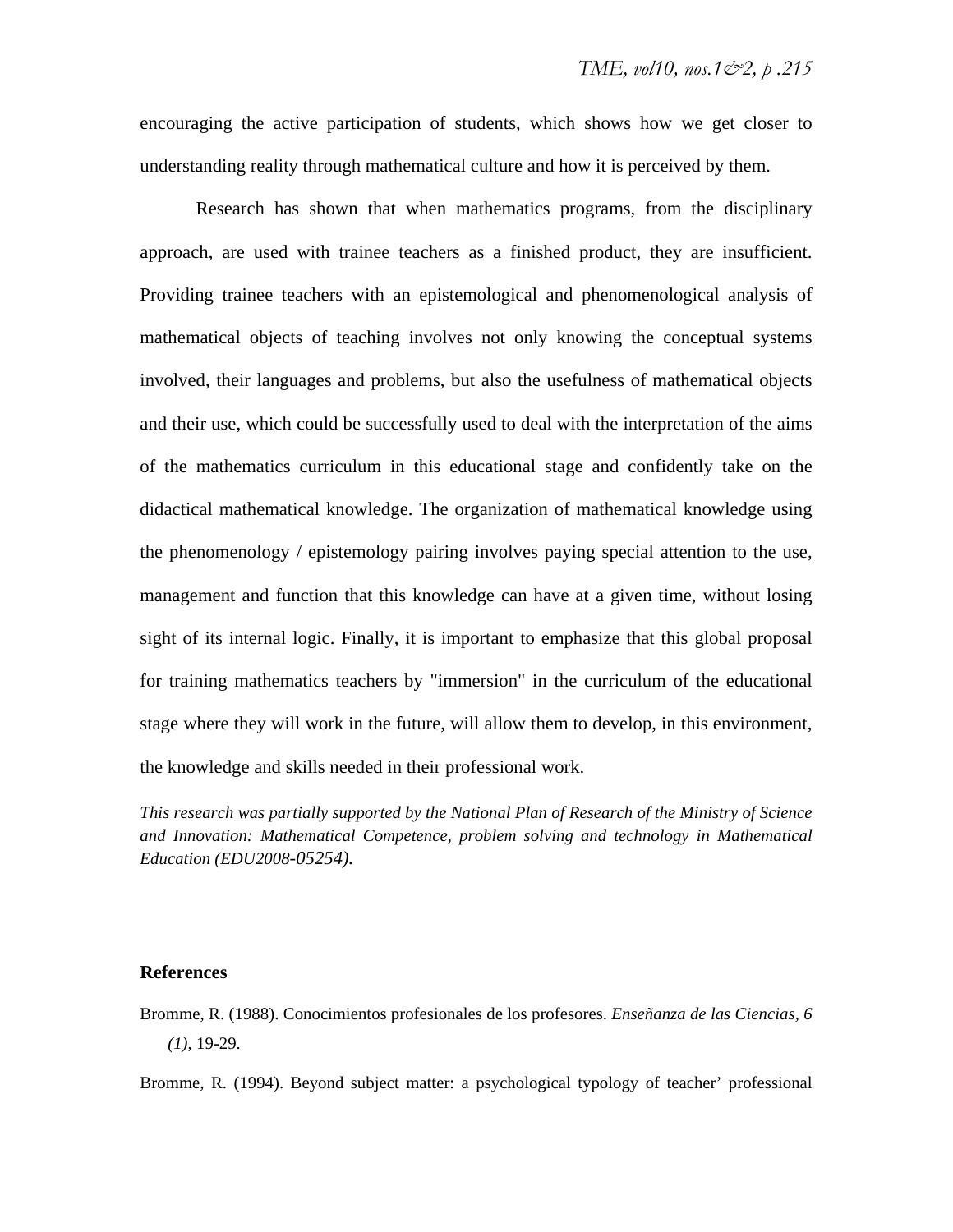knowledge. In R. Biehler et al. (Eds.), *Didactics of Mathematics as a Scientific Discipline* (pp. 73-88). Dordrecht: Kluwer.

- Camacho, M.; Hernández, J. and Socas, M. M. (1998). An analysis of the future Mathematics teacher's conceptions and attitudes towards Mathematics. *International Journal of Mathematical Education, Science and Technology,* 29 (3), 317-324.
- Castro, E. (2008). Resolución de problemas. Ideas, tendencias e influencias en España. *Investigación en Educación Matemática XII.* XII SEIEM, 113-140
- Freudenthal, H. (1981). Major problems of mathematics education. *Educational Studies in Mathematics,* 12, 133-150.
- Freudenthal, H. (1983). *Didactical phenomenology of mathematical structures*. Dordrecht: Reidel.
- Hernández, J., Noda, A., Palarea, M. M. and Socas, M. M. (2002). Estudio sobre habilidades básicas en Matemáticas de alumnos de Magisterio. El País, Thursday July 25, 2002. Society, p. 25.
- Hernández, J., Noda, A., Palarea, Mª. M. and Socas, M. M. (2003). Habilidades básicas en Matemáticas de alumnos que inician los estudios de Magisterio. Dept. of Mathematical Analysis. University of La Laguna.
- Hernández, J., Noda, A., Palarea, M. M. and Socas, M. M. (2004). Sistemas de representación en la resolución de problemas. *Formación del Profesorado e Investigación en Educación Matemática, 6*, 159-188.
- Hernández, J.; Muñoz, M.ª ; Palarea, M.ª M.; Ruano, R. and Socas, M. M. (2010). El conocimiento didáctico como conocimiento teórico, técnico y práctico. Un ejemplo en la formación del profesorado de Matemáticas. *Formación del Profesorado e Investigación en Educación Matemática, 10*.
- Lesh, R. and Zawojewski, J. (2007). Problem solving and modelling. In F. K. Lester (Ed.). Second International Handbook of Research on Mathematics Teaching and Learning. Reston, Virginia: NCTM, IAP.
- Lester, F. K. and Kehle, P. E. (2003). From problem solving to modelling: The evolution of thinking about research on complex mathematical activity. In R. Lesh and H. Doerr (Eds.) *Beyond constructivism: Models and modelling perspectives on mathematics problem solving, learning and teaching* (pp. 501-518). Mahwah, NJ: Erlbaum.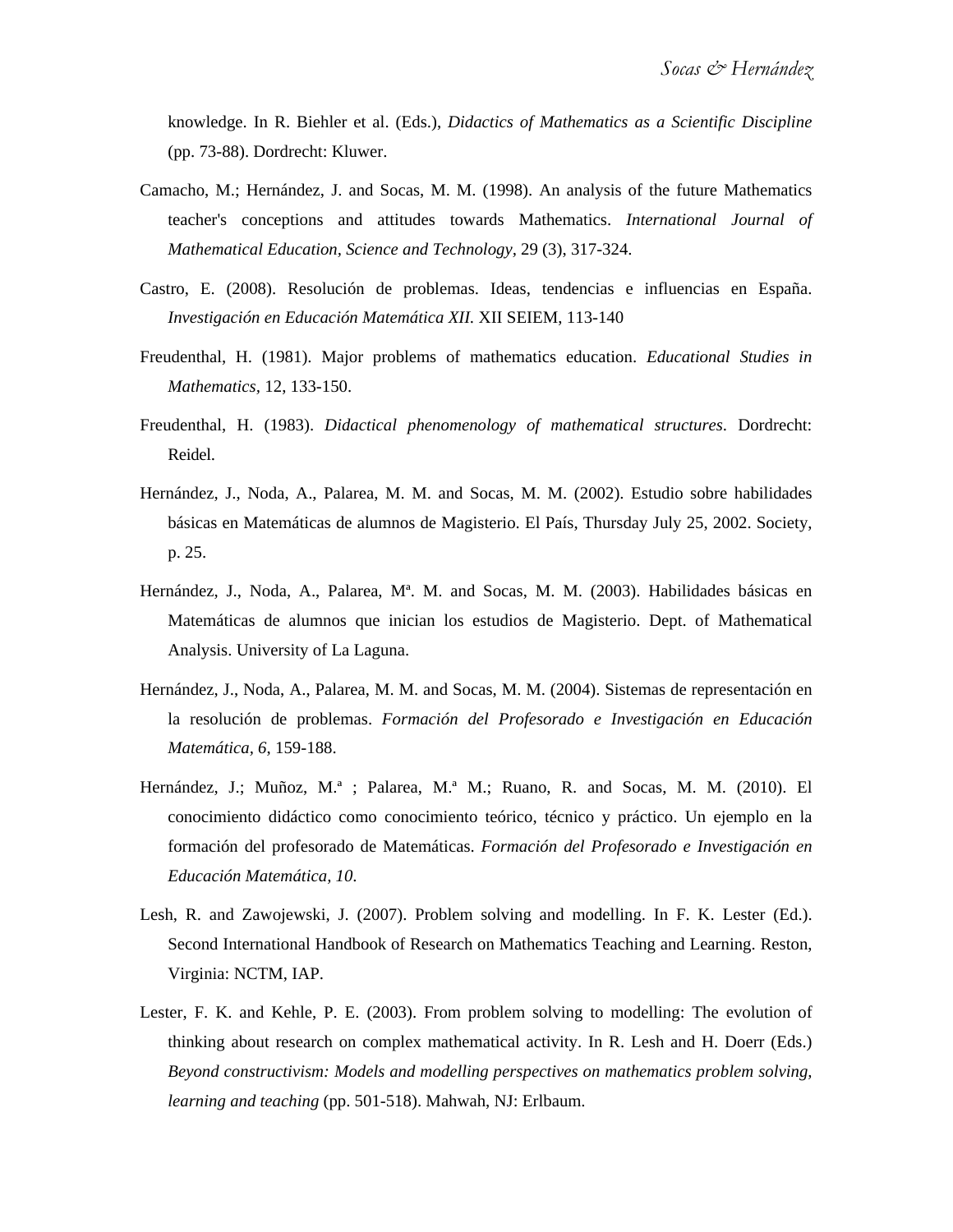- Llinares, S. (2004). *La actividad de enseñar matemáticas como organizador de la formación inicial de profesores de matemáticas de secundaria. Adecuación al itinerario educativo del Grado de Matemáticas.* Paper presented at the Educational itinerary Degree in Mathematics. Granada.
- Llinares, S. (2009). Competencias docentes del maestro en la docencia en Matemáticas y el diseño de programas de formación. *UNO, Revista de Didáctica de las Matemáticas, 51,* 92- 101*.*
- Llinares, S. (2011). Tareas matemáticas en la formación de maestros. Caracterizando perspectivas. *Números, 78*, 5-16.
- Palarea, Mª. M., Hernández, J., and Socas, M. M. (2001). Análisis del nivel de conocimientos de Matemáticas de los alumnos que comienzan la Diplomatura de Maestro. In M. M. Socas et al. (Eds.), *Formación del Profesorado e Investigación en Educación Matemática III,* 213-226*.*  Campus. La Laguna.
- Peirce, C. S. (1987). *Obra Lógico Semiótica*. Madrid: Taurus.
- Rico, L. (1997). Los organizadores del currículo de Matemáticas. In L. Rico (Ed.), *La Educación Matemática en la Enseñanza Secundaria* (pp. 39-59). Barcelona: ICE Universitat de Barcelona/HORSORI.
- Rico, L. and Lupiáñez, J. L. (2008). *Competencias matemáticas desde una perspectiva curricular.* Madrid: Alianza Editorial.
- Romberg, T. A. (1992). Perspectives on Scholarschip and research methods. In D. A. Grouws (Ed). *Handbook of Research on Mathematics Teaching and Learning*. New York: MacMillan.
- Santos-Trigo, M. (2007). *La resolución de problemas matemáticos. Fundamentos cognitivos.*  Mexico: Trillas.
- Shulman, L. S. (1986). Those who understand: Knowledge growth in teaching. *Educational Researcher,* 17(1), 4-14.
- Socas, M. M. (1997). Dificultades, obstáculos y errores en el aprendizaje de las Matemáticas en la Educación Secundaria. (Cap.V, pp. 125-154). In L. Rico et al. *La Educación Matemática en la Enseñanza Secundaria.* Barcelona: Horsori.
- Socas, M. M. (2001a). *Investigación en Didáctica de la Matemática vía Modelos de competencia. Un estudio en relación con el Lenguaje Algebraico.* Department of Mathematical Analysis.